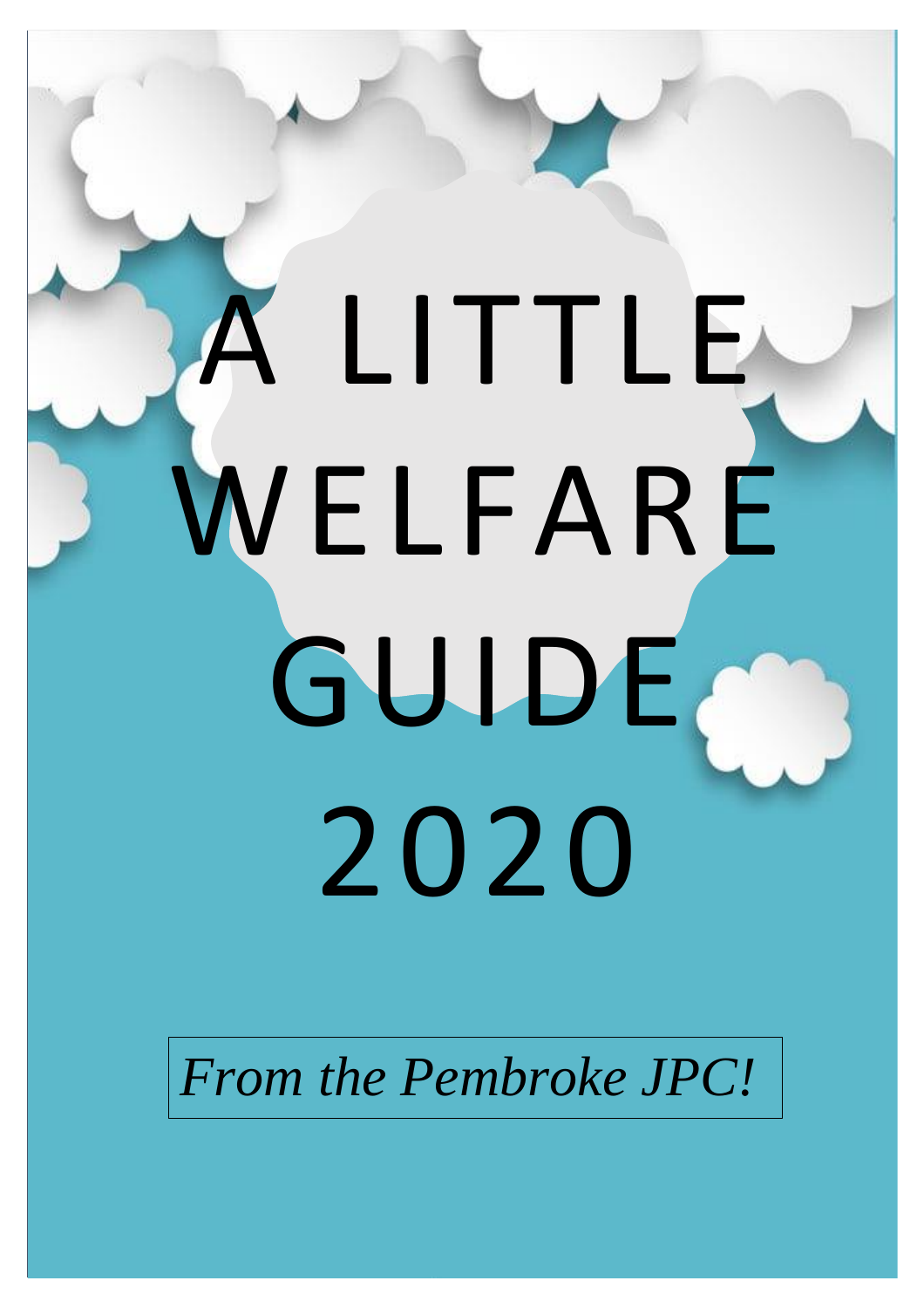# **Welcome**

The JPC have created this booklet containing information about welfare and sources of support in Pembroke College, in Cambridge and nationally. We hope it will help you during your time at Cambridge— problems can arise at any time but there are many people available for support or help. No problem is too small or too large!

Love from your Welfare Officers X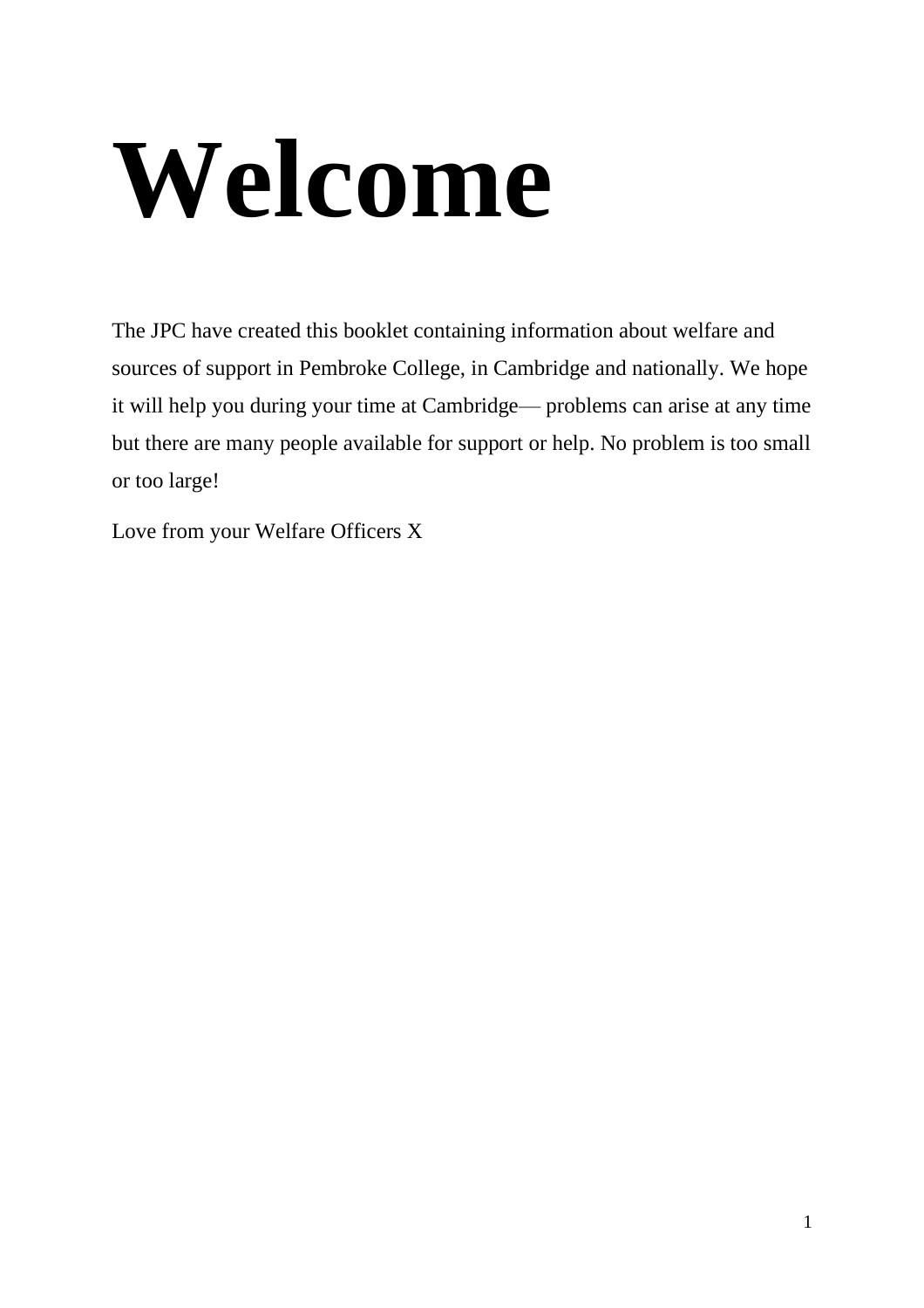# **Table of Contents:**

#### Support and services within Pembroke 3

Welfare Officers 3 College Staff 8

#### Support and services within the University 9

University Counselling Service 11 Disability Resource Centre 12 Students Union Advice Service 13 Cambridge for Consent 13 Breaking the Silence 14 Cambridge Students' Union Liberation Campaigns 14

#### National support and services 17

#### Sexual health 19

Provisions in College 19 Sexual Health Services 19 Sex Guides 21

#### Alcohol awareness 21

Getting Home Safe 22

#### Helpful Links 23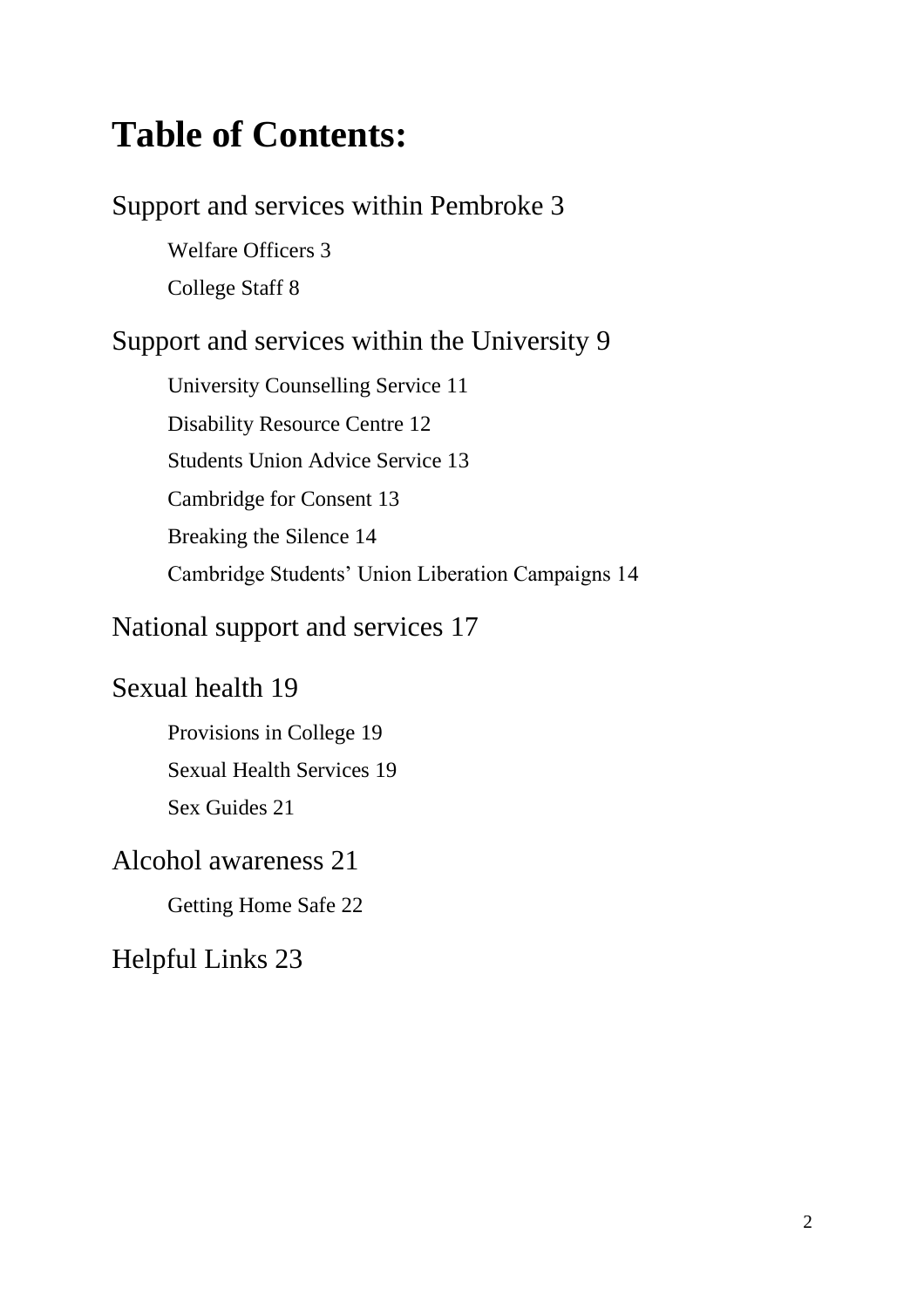# **Support and Services within Pembroke**

### **Welfare Officers:**

Hi! We are the welfare officers within Pembroke's JPC who are here to have a chat about any concerns you have, free of judgement.

Our emails are listed here but we are also happy to be contacted via Facebook messenger! We also hold events, socials and drop-ins throughout the year (with an abundance of free food!)

Sexual health supplies, including condoms, lube, dental dams, pregnancy tests and personal alarms, can be found in the welfare pigeonhole. Please let Stephanie Jat, Victoria Moreland, Tilly Harrison, or Caleb Woodall know if you notice supplies running low.

Welfare love xo

Please note: elections are held throughout the year so these faces may change!



**Steph - Welfare Officer** scj45@cam.ac.uk Hi I'm Steph, your welfare officer! I'm here to signpost help for you, whatever your concern. Being at Cambridge can feel a bit overwhelming at times, particularly as you make the adjustment between school and uni. I'm here to make sure that any issues are resolved as quickly as possible - feel free to message me about any concerns! And keep an eye out for welfare events which run throughout term, including Zumba, film nights,

massages, alternative study spaces and picnics! These will be posted on Pembroke Welfare's Facebook page and occasionally emailed. Once again, feel free to message me about anything – nothing's to small!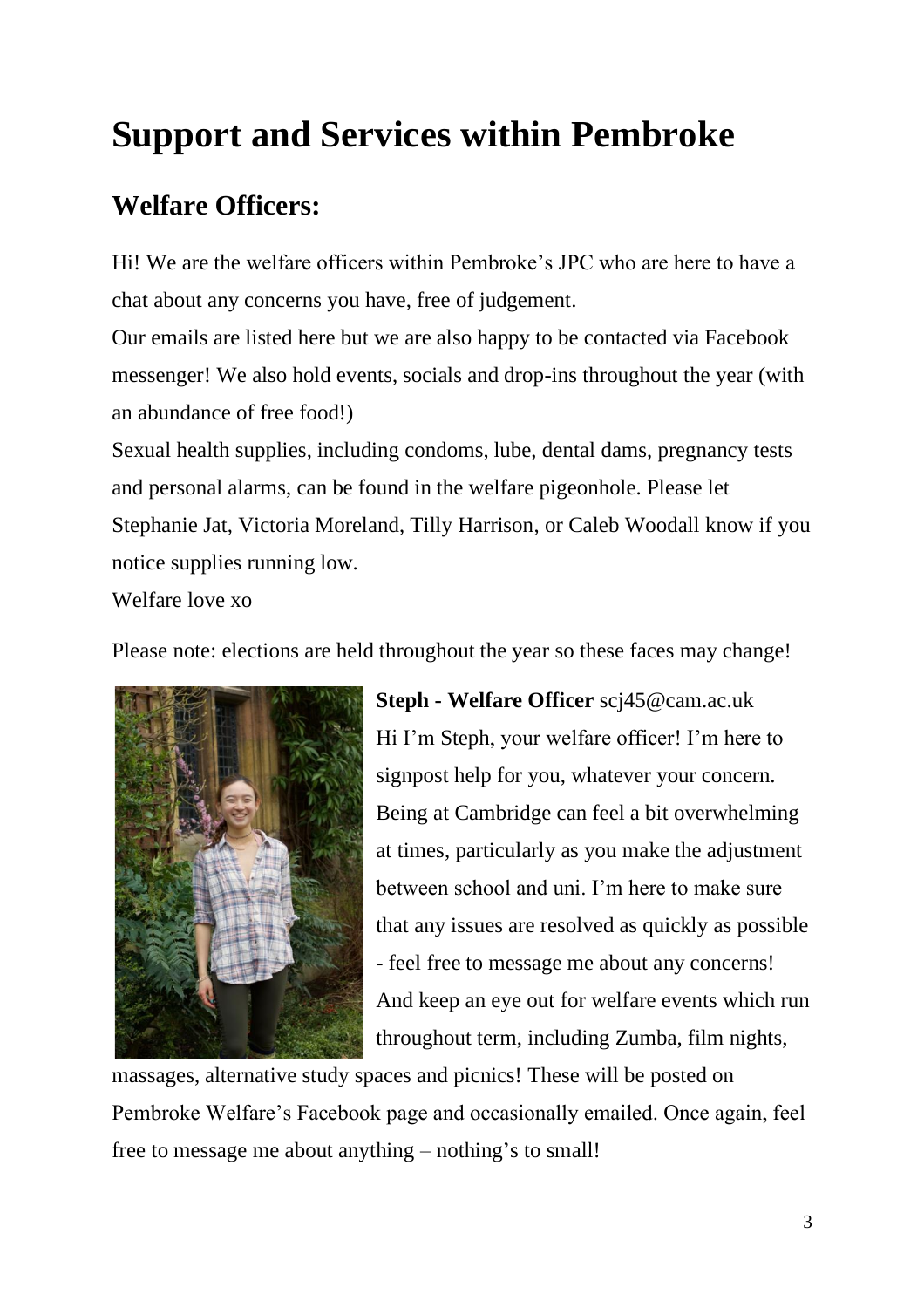**Caleb - Men's and Non- Binary Welfare Officer** jp-mens@pem.cam.ac.uk Hi! I'm Caleb, Pembroke's Men's and Non-Binary Welfare Officer. It's my job to offer support for and represent the interests of any and all Pembroke students who identify as male or non-binary. In addition to helping you all settle in as a student at Pembroke, I'm



available as a port of call for any welfare-related issues you may have at any time of the year. If you're ever feeling down, need any direction towards welfare services or simply fancy a chat, you can speak to me in person, by email or Facebook, or leave a note in my pigeon hole (where you'll also find a smorgasbord of sexual health supplies and contraceptives!). I hope to encourage an environment of openness and discussion with regard to men's issues and will be running events throughout term that focus on this so watch this space!

#### **Maya - Ethnic Minorities (BME) Officer** jpethmin@pem.cam.ac.uk

Hello! My name is Maya and I am Pembroke's BME officer for undergraduate students. My role is to advocate for the welfare and needs of ethnic minority students in college, ensuring that they always experience an inclusive learning and living environment. As part of the welfare team, I look out for the mental health and wellbeing of BME students, providing a listening ear, as well as running events like movie nights to bring together the Pembroke

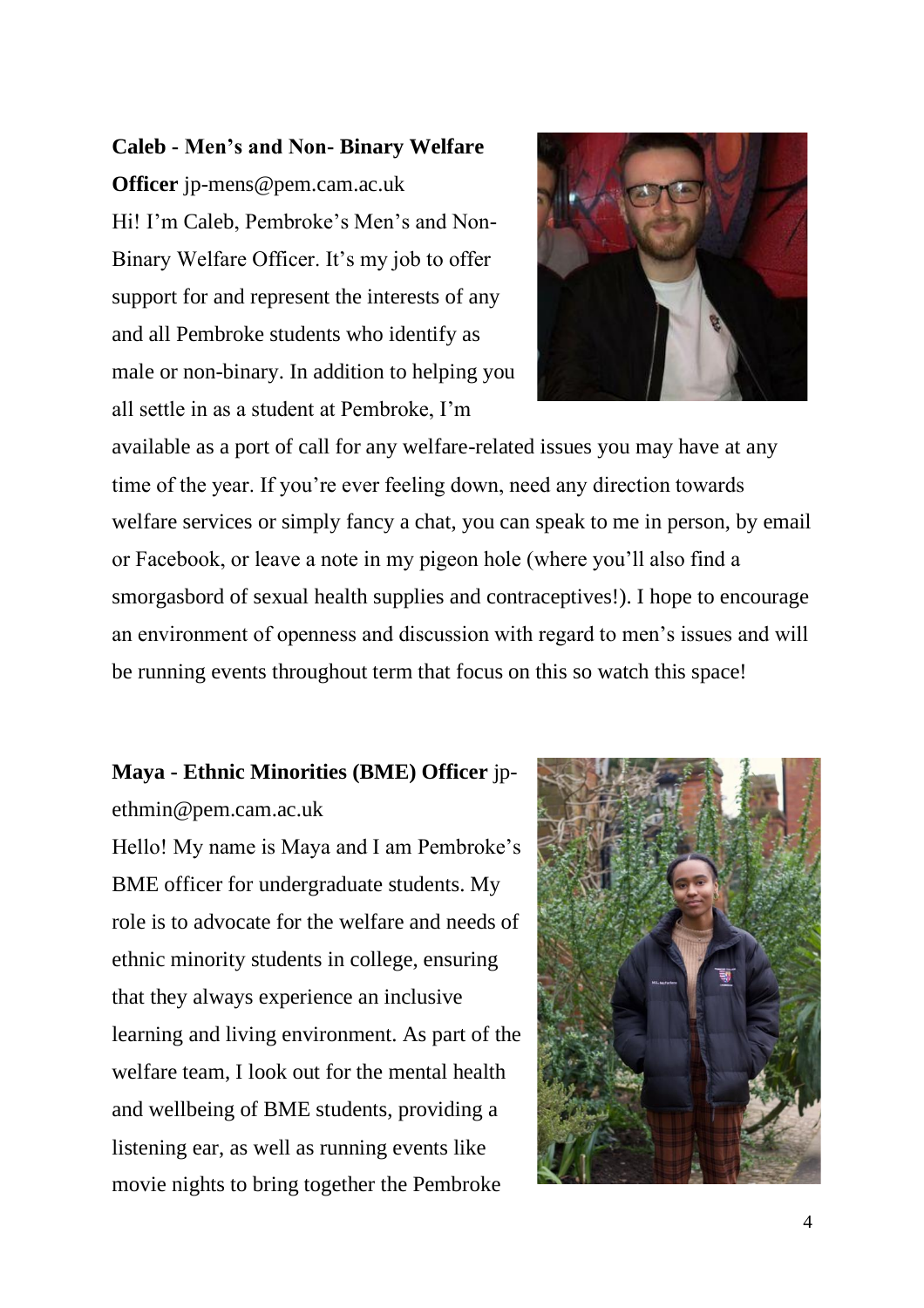BME community. My role also includes the running of the annual BAME access day to encourage more ethnic minority students to apply. I also work with BME officers at other colleges to help foster connections between BME students across Cambridge. If you have any questions about navigating Cambridge as a traditionally white institution, or just want to chat, please do not hesitate to contact me on Facebook (Maya McFarlane) or via email.

**Vic - Women's and Non- Binary Welfare Officer** vm388@cam.ac.uk



Hi, I'm Vic and I'm your Women's + NB Welfare officer! This means I advocate for the welfare of all women and non-binary members of college and represent your needs. My job is to listen to any worries or issues facing you, and to offer support if you need it. If you have any questions, concerns or just need a chat, please don't hesitate to drop me a message or a note in my pidge. I'm also part of the wider Welfare team, so regardless of what your concern is, I'll do my best to help. I also help to run the Jo Cox Feminist Society with Tilly, the

Women's Officer. I also run Safe Spaces every fortnight, usually on a Sunday. They're very chilled out events where women and non-binary students can get to know one another in a supportive environment. We usually do activities and crafts, and there's always free snacks! I'm looking forward to meeting you all!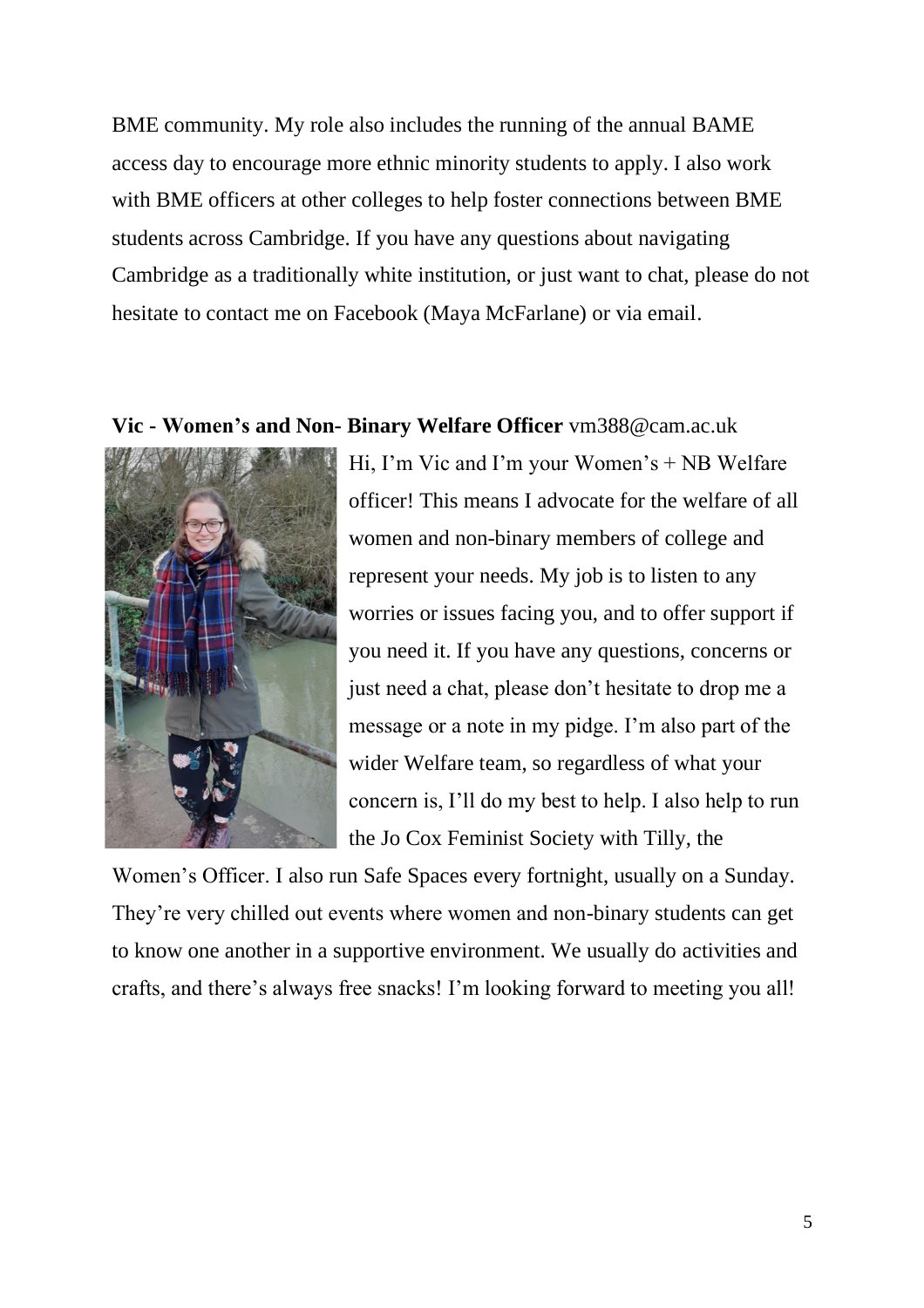

#### **Daisy - LGBT+ Officer**

dc752@cam.ac.uk

Hi, I'm Daisy and I am the LGBT+ Officer at Pembroke. I identify as Queer and use they/them pronouns. I am here to support and advocate for the rights and welfare of all undergraduates at Pembroke who identify as

LGBT+/Queer/questioning. For a lot of students, university is the first opportunity people have to openly explore their queer identity. I can be a listening ear as well as point you in the direction of helpful

resources and supportive community groups. There will be events and mingles through term which I will be organising to provide safe spaces and socials – this will be in addition to various events hosted by the Cambridge SU LGBT+ Campaign and other groups such as FUSE (for queer POC only). I have collated some welfare resources on the JPC website:

pemjp.soc.srcf.net/welfare/LGBT+. Please feel free to contact me about any issues, queries(!), or concerns you may have via email, Facebook (Daisy Corder), or by leaving a note in my pigeon hole.

#### **Sophie - Disabled Students Officer** sij22@cam.ac.uk

Hi, I'm Sophie and I am Pembroke's Disabled Students' Officer! I'm here to help anyone who identifies with having any form of disability which includes mental health issues, physical impairments, long-term health conditions, sensory impairments or any form of neurodivergence (such as ASD or ADHD). Even if you don't think of yourself as 'disabled', if you fall into one (or more!)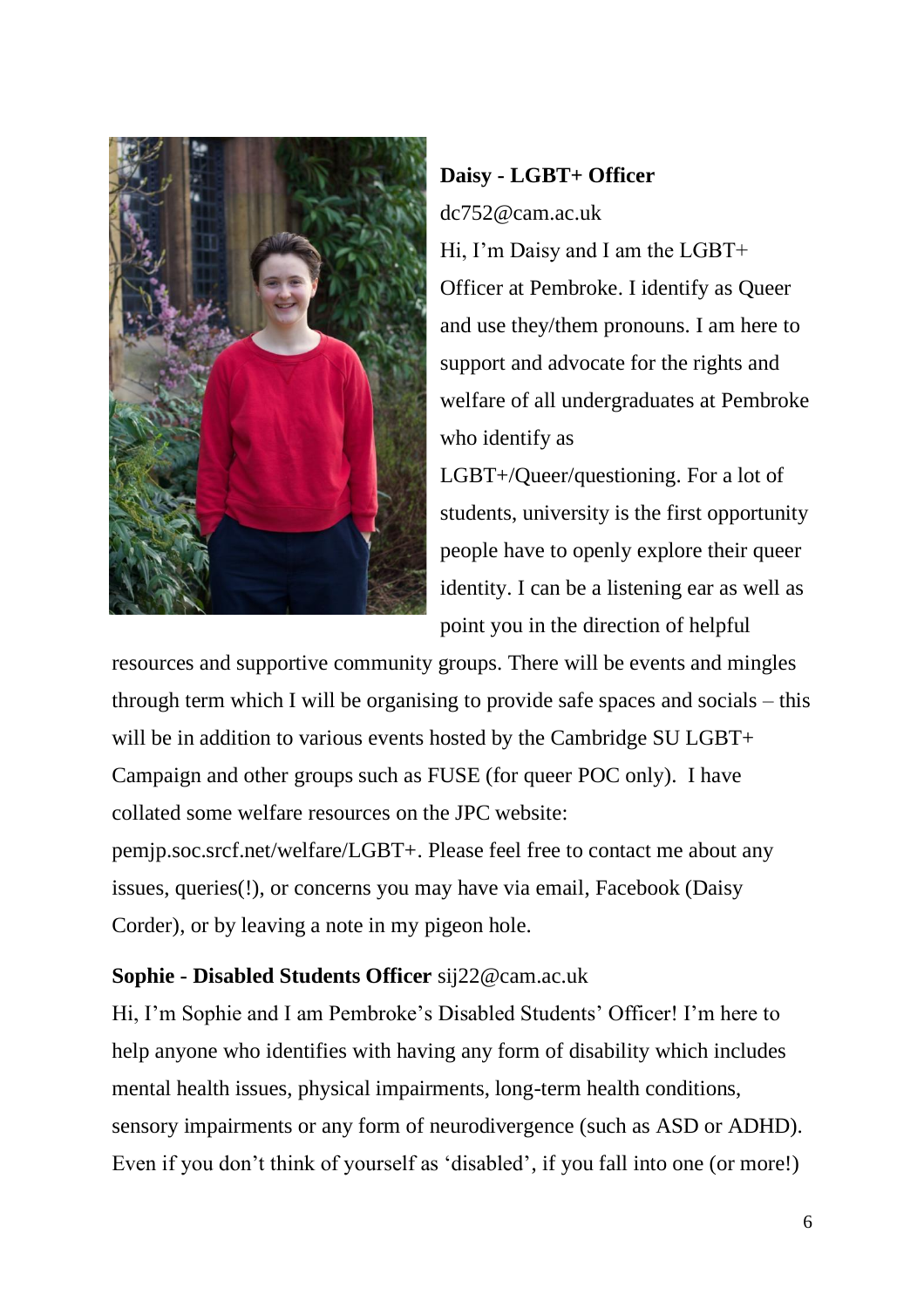of these categories I am here to help and you are eligible for support. I can contact the Disability Resource Centre (DRC) or your tutor, help fill out referral forms with you (for things like counselling) and answer any questions about where to find further support. Feel free to contact me via email (sij22), Facebook or by leaving a note in my pigeon hole!



#### **Tele - Internationals Officer** jp-

international@pem.cam.ac.uk

Hi, I'm Tele, Pembroke's International Students Officer, and I'm a second-year student studying NatSci and I'm from Nigeria. My role involves helping international students with any is- sues or problems they may face. My goals as the International Students officer are to make the transition to Cambridge as



easy as possible for international students and to be a point of contact regarding problems that international students face. International students face a variety of unique issues ranging from practical (transportation, storage, fluctuating exchange rates) to personal (culture shock, homesickness). If you need help with these issues or anything else, feel free to contact me and I'll try my best to assist - whether that is helping out myself or signposting you to someone who can. Additionally, COVID has brought a new set of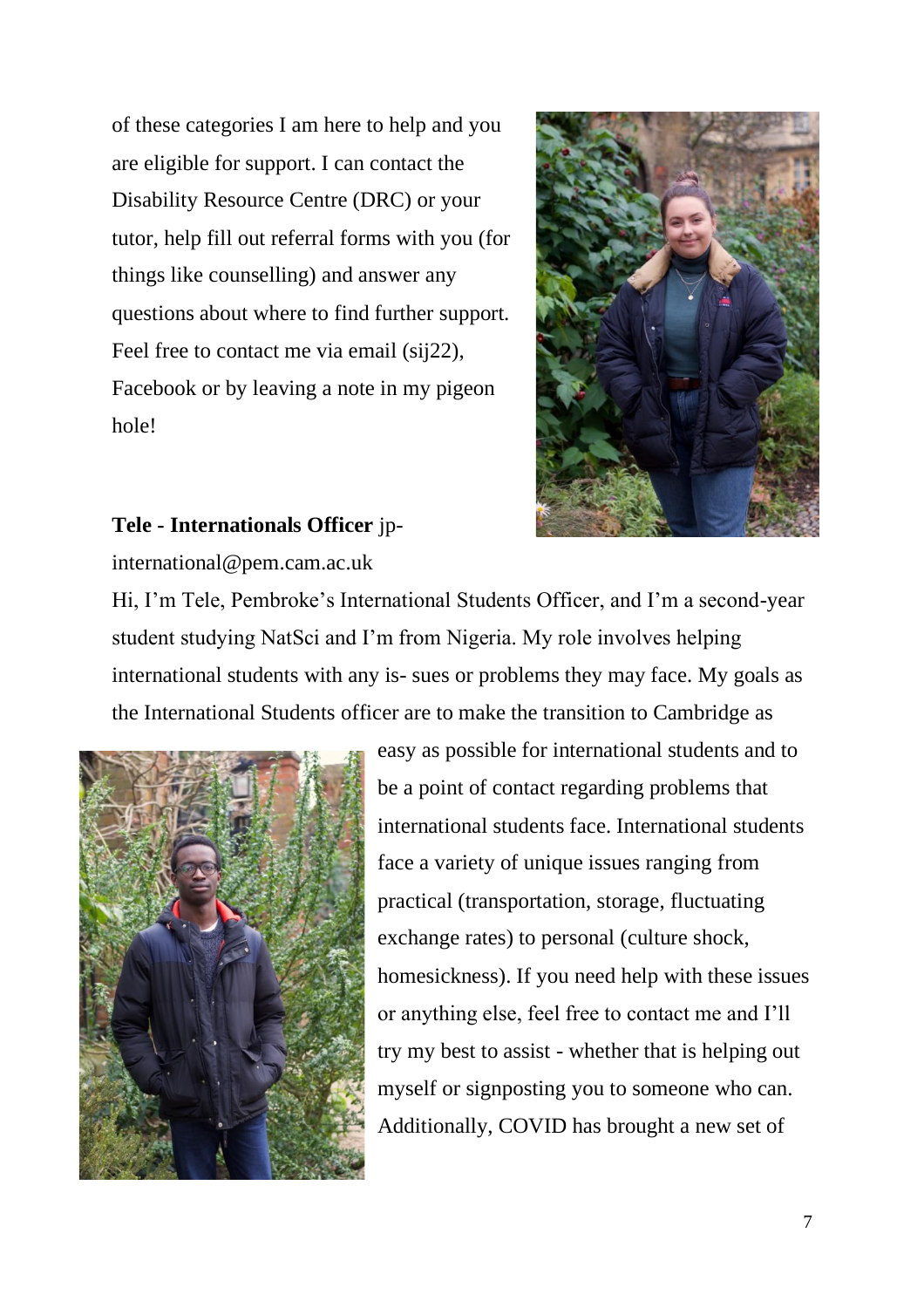problems and if you ever have any uncertainty about College's policy on anything, don't hesitate to get in touch with me.

# **College Staff:**

The JPC Welfare team works closely with College staff so that collectively you get the best support possible. Key staff members with a role in your welfare include the Tutors, Directors of Studies, the College Nurse, the Dean, the Porters and the College Counsellors. The College website is also a valuable place to work out what's available and how you can access it: pem.cam.ac.uk/current- students/welfare/

http://www.pem.cam.ac.uk/current-students/ student-documents/ Here you'll find pointers for support on topics including finance, health (including disabilities, sexual and mental health) and personal matters, work worries, and harassment in all its forms. Whatever your problem we want you to feel able and encouraged to approach one of the JPC and College staff welfare team; we will listen and advise in a respectful, supportive and confidential manner. We may not have all the answers, but we can also advise and assist you in seeking more specific support from within the University or elsewhere.

**Tutors** – your tutor is responsible for your personal welfare. They should be your first port of call if you have any problems (e.g. illness, financial difficulties, workload or family problems).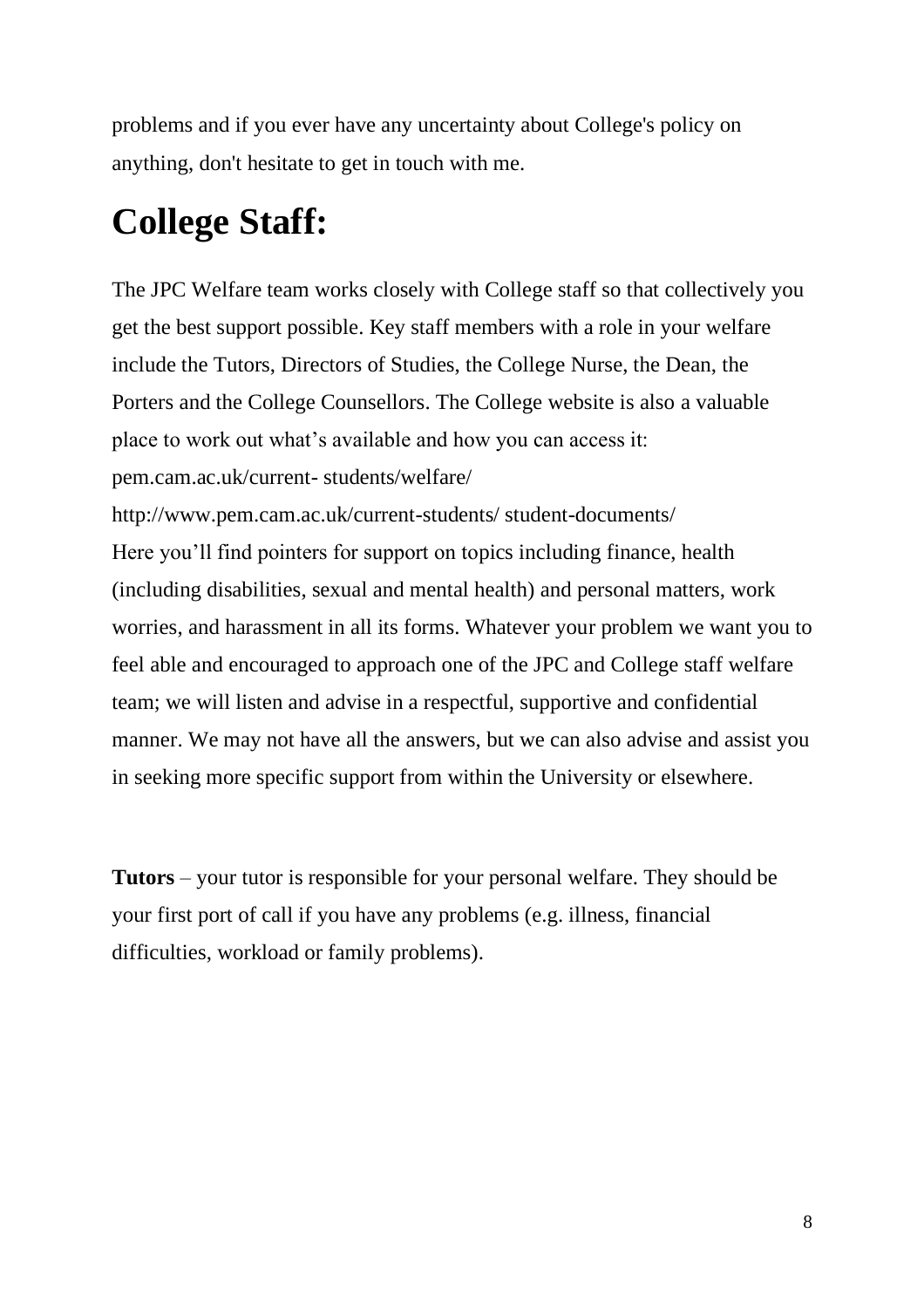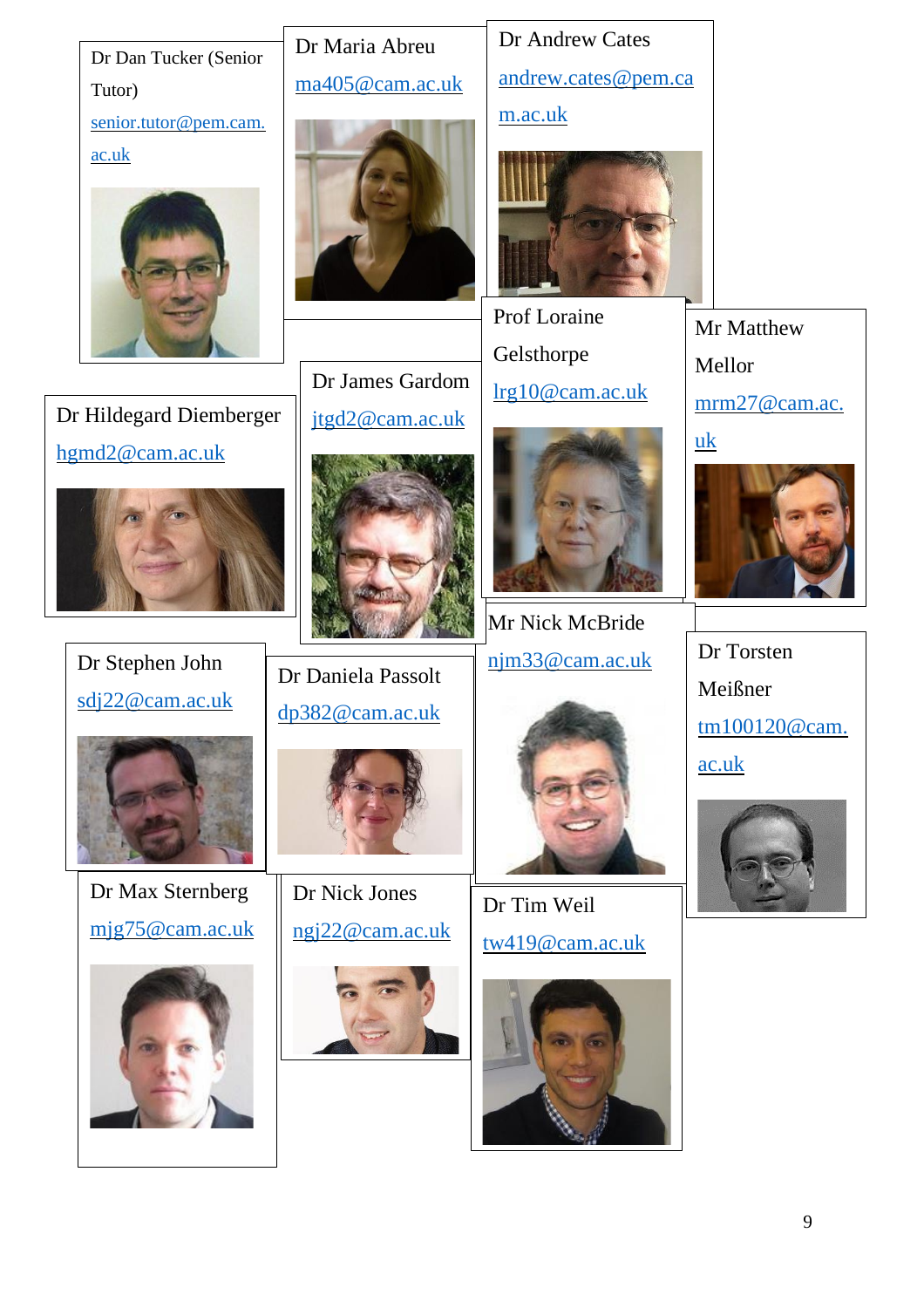**Director of Studies (DoS)** - Your DoS is responsible for your academic progress and **welfare**. They can be contacted about any work-related issues.

**College nurse** - Jan is the college nurse. She is available for inperson and online appointments. She is also available for mental health and disability support. The welfare team strongly recommends going to chat to Jan as she is very approachable and great to talk to about any concerns or health problems you might have. jan.brighting@pem.cam.ac.uk

**College Counselling** - Loraine Gelsthorpe is a UKCP registered and accredited trained counsellor/psychoanalytic psychotherapist. She can be contacted for longer-term support or short-notice counselling at lrg10@cam.ac.uk as a backup service to the UCS where waiting lists are long or

where specialist support is required. College is also able to provide access to a further range of counsellors. These can be accessed via Jan or Loraine and include: Anna Lees - CBT specialist, EMDR therapist, RMN, RGN Bella Stewart - UKCP registered and accredited psychoanalytical psychotherapist Ishtla Singh - UKCP registered and accredited psychoanalytical psychotherapist (particularly available for BAME students) Loraine is also able to refer to other therapists.

**Porters** - The porters can be contacted for help and signposting to other forms of support. It is important to contact them in an emergency at any time (e.g. if an ambulance is called or if you need them to contact an ambulance, or if the safety of you or others is threatened). Their contact number is 01223 338100. They are also first aid trained and hold the home numbers for tutors – who can also be contacted in an emergency.



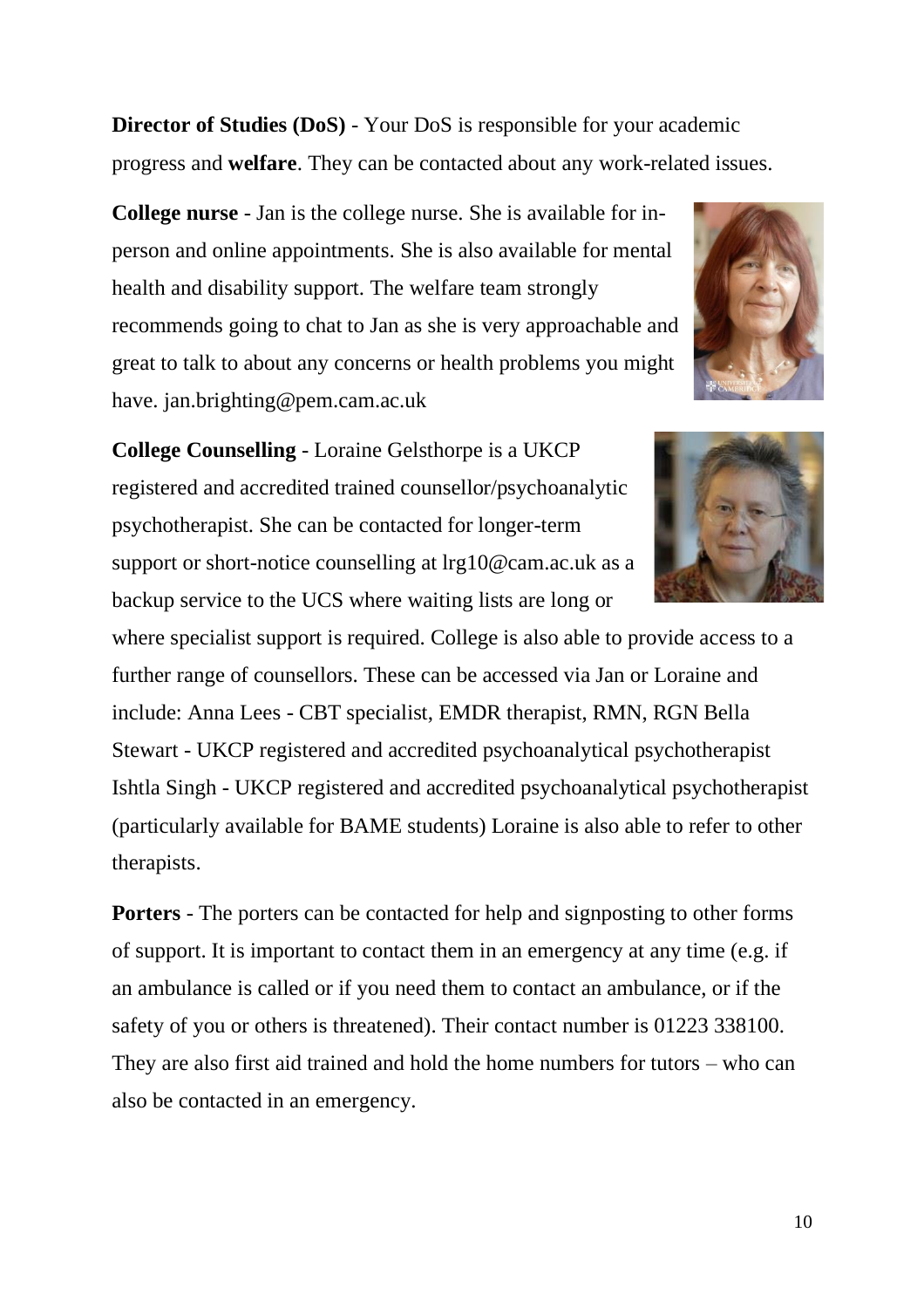**Dean** – Dr James Gardom is the Dean and Chaplain of Pembroke College jtdg@cam.ac.uk



# **Support and Services within the University**

#### **The University Counselling Service (UCS):**

The UCS is a free university-run service for Cambridge students open during term time. You can access this service if you want/need to talk confidentially with a professionally trained listener. It is common for students to use the service, and you don't need to have a pre-diagnosed mental health issue to access it. The counsellors are all experienced in working with people from a variety of backgrounds and cultures, and with a wide range of personal and work-related issues. You can also request to see a BME counsellor. Individual counselling is available, as well as group sessions on a wide range of topics (you can specify your preference for participation). Self-help leaflets are also available.

Before you are allocated counselling, you will fill in a pre-counselling form and have a short preliminary consultation. If you need help filling in a precounselling form, a member of the Welfare Team in Pembroke can help you. You don't have to fill in pre-counselling form (other than contact details) but this will make it more difficult to allocate a suitable counsellor, and your case cannot be prioritized. You may have to join a waiting list, which varies in duration throughout the academic year, but this has improved in recent years.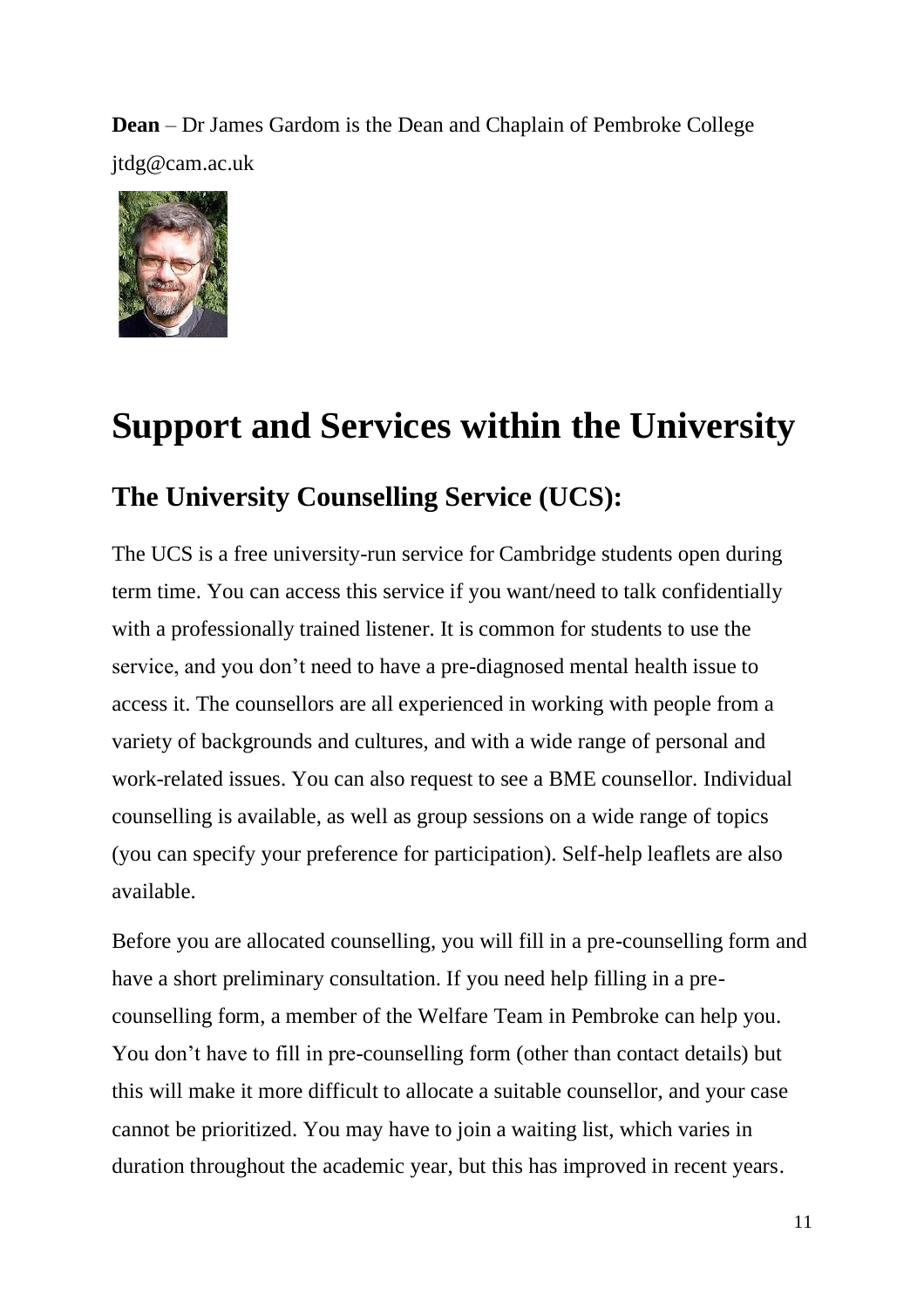If you are experiencing moderate to severe mental health difficulties, the counselling service has Mental Health Advisors (MHAs) who provide a range of support to students. Students are referred to the MHAs by staff of the College and University – you can talk to the nurse or your tutor or the College Counsellor about this. http://www.counselling.cam.ac.uk/studentcouns/mha

UCS has also recently employed Amy O'Leary, a specialist Sexual Assault and Harassment advisor. The SAHA can support you whether this happened at University or not, and can help you to access other available support services. The SAHA can support you to explore your options for reporting what has happened and can support you through this process if you do choose to go ahead. You do not have to report your experience to access support from the SAHA.

**Website**: http://www.counselling.cam.ac.uk/

#### **Disability Resource Centre (DRC):**

The DRC provides a confidential and accessible service for disabled students. Current disabled students can access the DRC for advice and guidance to enable them to access a wide range of services. The DRC supports individuals with specific learning difficulties, physical/mobility impairments and injuries, sensory impairments, mental health difficulties, Asperger syndrome and autism, and long-standing illnesses/health conditions (including diabetes, epilepsy, HIV, chronic fatigue syndrome). You do not need to be defined as "disabled" to access support from the DRC.

12% of Cambridge students are registered with the DRC Registering with the DRC means you can get a Student Support Document, which is a summary of recommendations in supporting and teaching an individual, which allows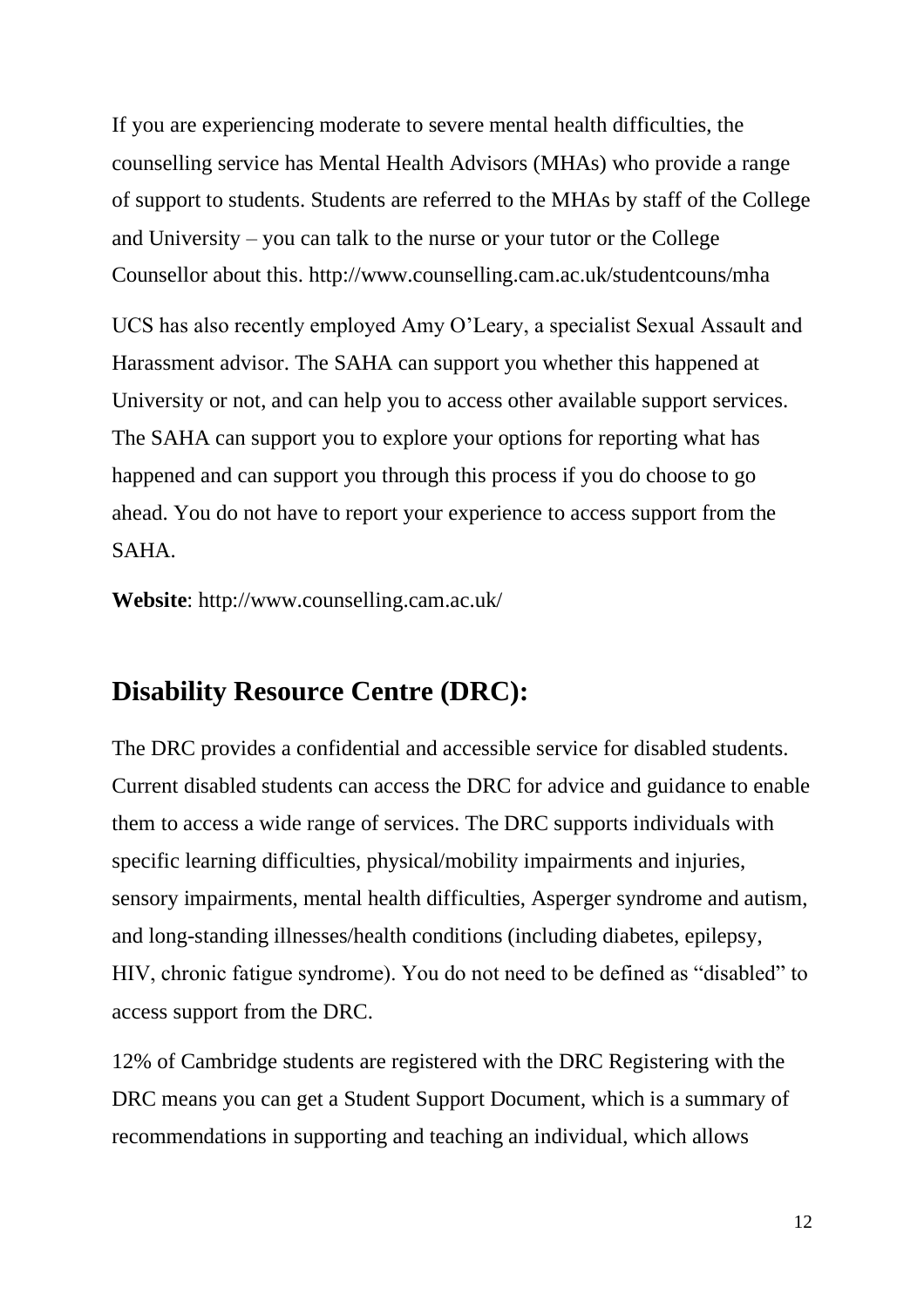Reasonable Adjustments to be made to meet your needs under the 2010 Equality Act.

Opening Hours: Monday to Thursday 9am - 5pm, Friday 9am - 4pm (Alternative times can be arranged if necessary). During coronavirus, the DRC are holding phone and Skype appointments only.

**Website**: http://www.disability.admin.cam.ac.uk/

**Email**: disability@admin.cam.ac.uk

#### **Student's Union Advice Service (SUAS):**

The advice service offers free, confidential, and independent support to all Cambridge University students. They will be happy to talk to you about any issue or concern you may have as a student, big or small. They can discuss concerns, explore options, represent you at college or University level if necessary and can signpost you to a more suited support service if they can't help. http://www.studentadvice.cam.ac.uk/

Opening hours: Monday to Friday, 9.00 am - 5.00 pm. During coronavirus, appointments are only available over the phone, Skype, or Zoom.

To book an appointment: 01223 746999 / advice@studentadvice.cam.ac.uk

#### **Cambridge for Consent:**

"University wide campaign aimed at celebrating and promoting sexual consent." There is lots of information, support, and contacts for those affected by sexual assault and those looking to help friends.

**Website**: http://www.cambridgeforconsent.com/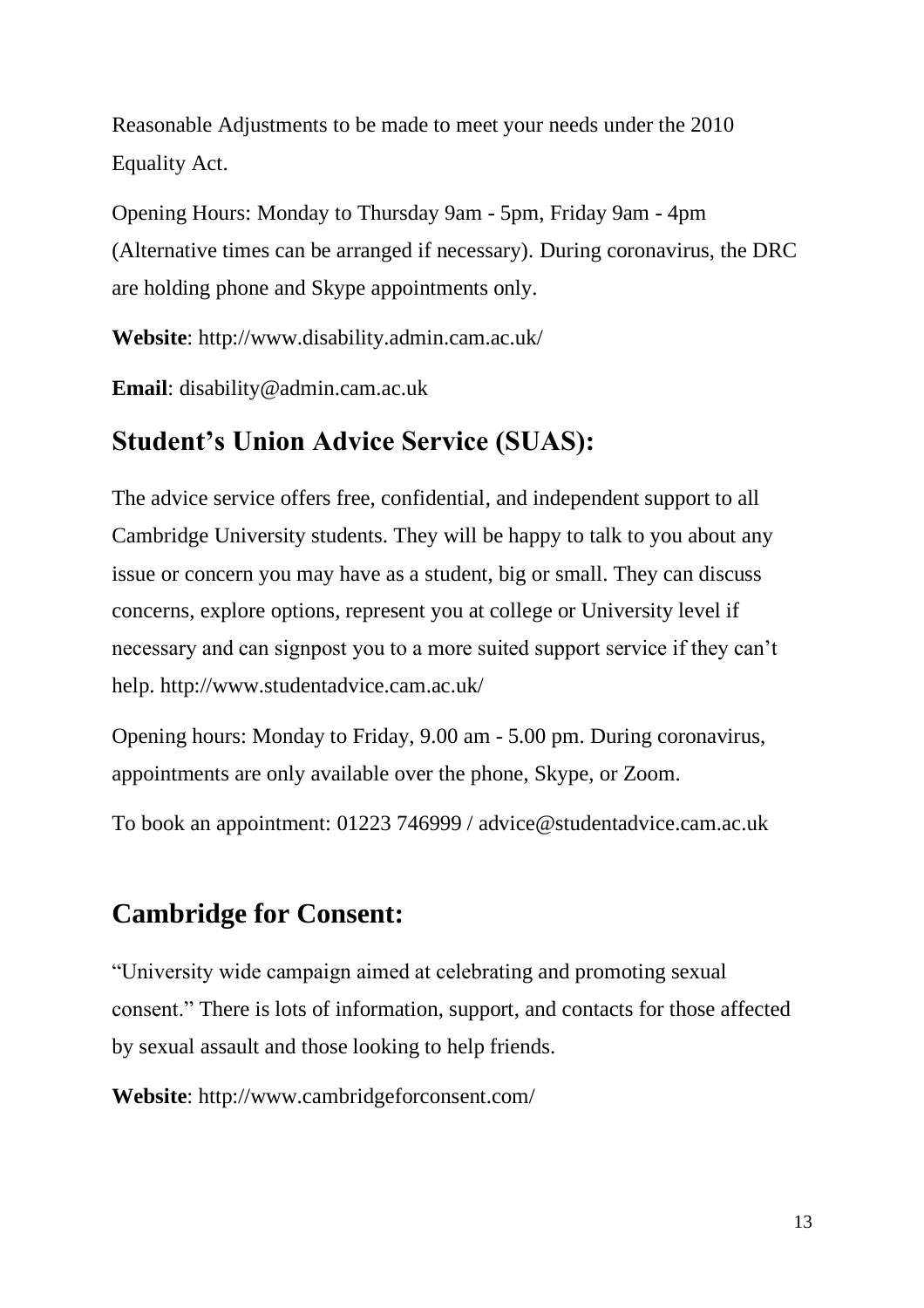#### **Breaking the Silence:**

Breaking the Silence is a university-wide campaign against sexual misconduct and harassment. It provides and encourages training programmes such as the Good Lad initiative and the Consent Workshops that feature in Fresher's Week.

On the campaign's website you can find a wealth of resources and information including reporting procedures for if you experience sexual misconduct and harassment during your time at university (including anonymous reporting).

**Website**: www.breakingthesilence.cam.ac.uk

#### **Cambridge Students' Union Liberation Campaigns:**

The Cambridge Students' Union (CSU) run a number of campaigns to aid the welfare of Cambridge students, particularly those from marginalised backgrounds – more information is available at https://www.cambridgesu.co.uk.

"The **CSU BME Students' Campaign** exists to voice the concerns, address the issues, cater to the needs of, and improve the educational and social environment for Ethnic Minority Students in Cambridge" (CUSU website). The Campaign represents and empowers minority students by seeking to ensure racial equality for all students. Black, Asian and other Minority Ethnic students are typically underrepresented across the university, so the BME Campaign works with students and student officers to provide support and facilitate networking.

**Website**: https://www.cambridgesu.co.uk/organisation/6035/ Facebook: https://www.facebook.com/CambridgeBME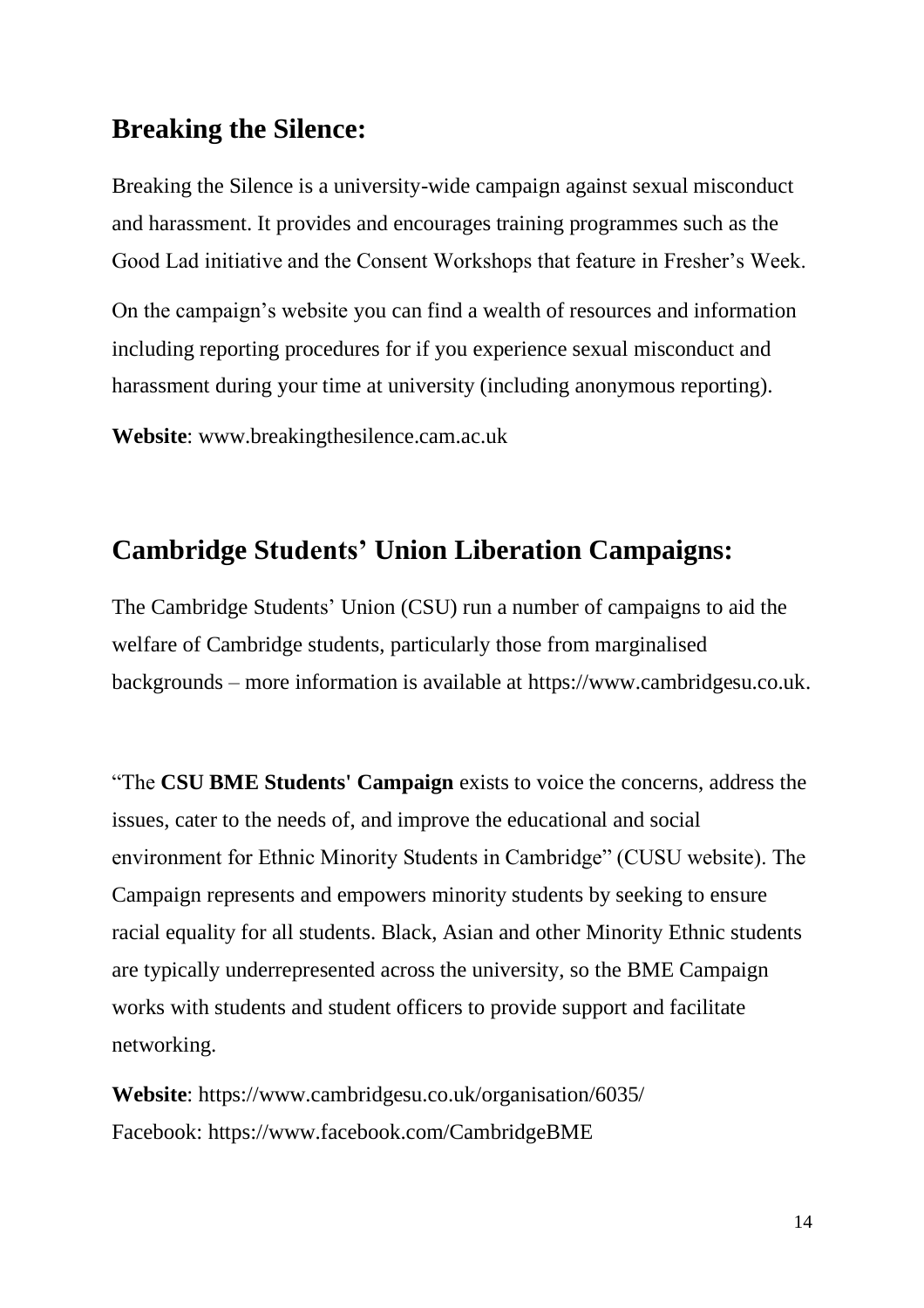This is a non-exhaustive **list of Facebook groups and pages** you can join/like to keep up to date with the events and forums they are offering!

ABACUS - https://www.facebook.com/groups/253359128033814/ CU African-Caribbean Society—https://www.facebook.com/groups/101021409944681/ CU Arab Society—https://www.facebook.com/CUArabSociety/ CU Buddhist Society—https://www.facebook.com/CambridgeBuddhist CU Ghanaian Society—https://www.facebook.com/groups/7579322460/ CU Kurdish Society— https://www.facebook.com/CUKurdSoc CU India Society https://www.facebook.com/groups/2203091656/ CU Islamic Society https://www.facebook.com/groups/2202289995/ CU Jewish Society https://www.facebook.com/groups/159259014163275/ CU Malaysian and Singapore Association—https:// www.facebook.com/groups/ CambridgeMSA/ CU Nigeria Society—https://www.facebook.com/groups/284626101571067/ CU Pakistan Society—https://www.facebook.com/groups/cupaksoc/ CU Sikh Society—https://www.facebook.com/cusikhsoc

"iCUSU is the umbrella body for all international societies and students in Cambridge University" (CUSU website). The core purposes are looking out for the well-being of international students, providing a platform for students to connect, and provides access for under-privileged groups abroad. The Campaign works very closely with colleges to improve benefits provided for international students.

**Website**: http://www.international.cusu.cam.ac.uk/about/ **Facebook**: https://www.facebook.com/iCUSU?fref=ts

"The **Women's Campaign** supports and represents all women and non-binary students at Cambridge. We work to eliminate all forms of oppression and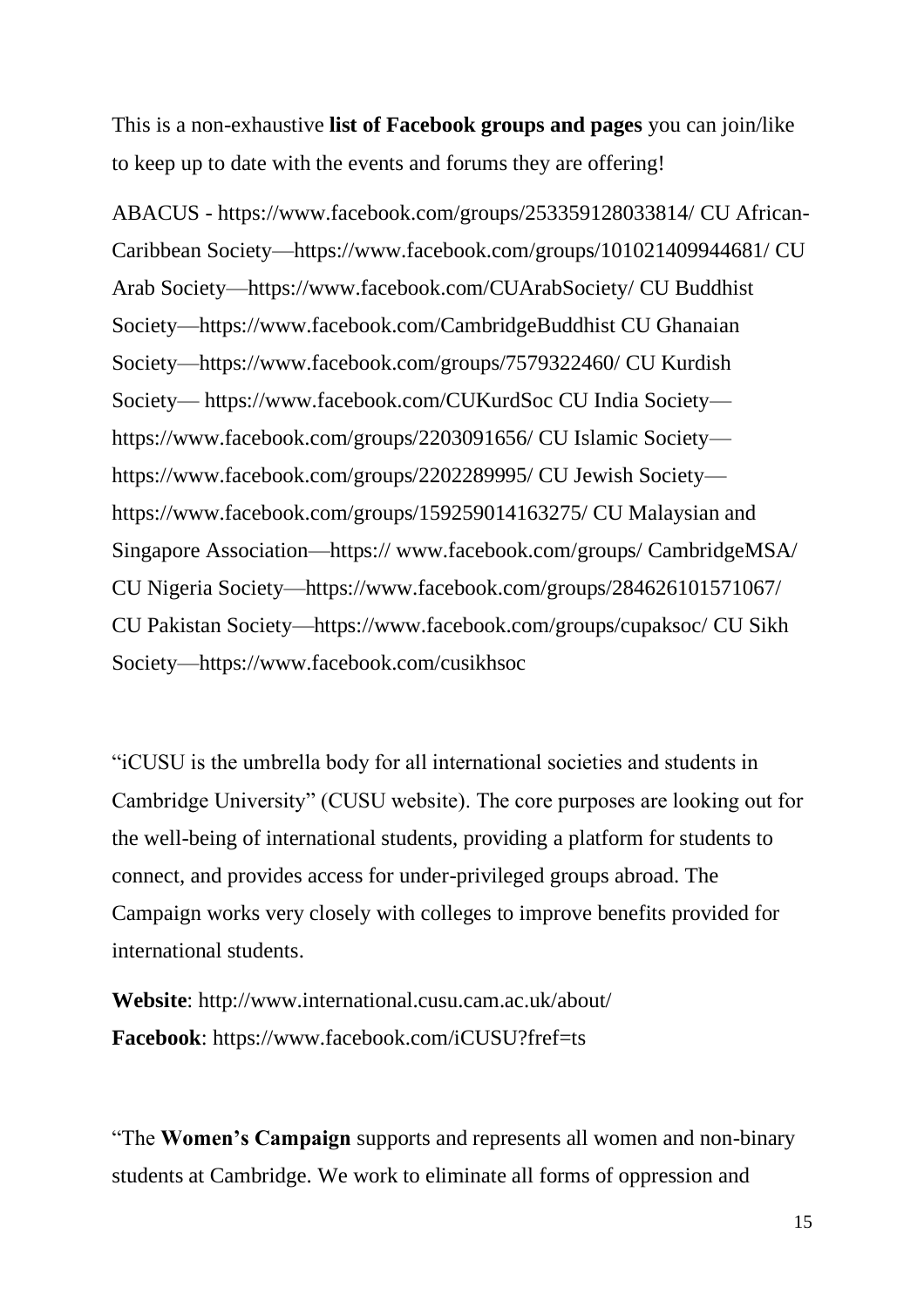discrimination faced by women and non-binary people in the University at an institutional, social, and cultural level."

**Website**: https://www.womens.cusu.cam.ac.uk/ **Facebook**: https://www.facebook.com/CUSUWomen/

"The **Disabled Students Campaign** is the organised voice of disabled students in Cambridge University" (CUSU website). The word 'disability' is incredibly loaded but in reality disabilities come in a variety of forms. The Campaign is for all students who consider themselves disabled and wish to take part. Some disabilities include:

Specific learning difficulties (including dyslexia, dyspraxia, ADHD) Physical/mobility impairments and injuries (including wheelchair users, Upper Limb Disorder - also known as RSI) Sensory impairments (including hearing loss, visual impairment) Mental health difficulties (including depression, schizophrenia, anxiety disorder) Long-standing illnesses/health conditions (including cancer, chronic fatigue syndrome, HIV, diabetes, epilepsy) Asperger syndrome and autism **Website**: http://www.disabled.cusu.cam.ac.uk/

"CUSU **LGBT**+ is the Cambridge University Students' Union Campaign for LGBT+ students at Cambridge. We seek to represent and support all students who self-identify as LGBT+ (or other, similar identities). We run regular social

**Facebook**: https://www.facebook.com/CambridgeDSC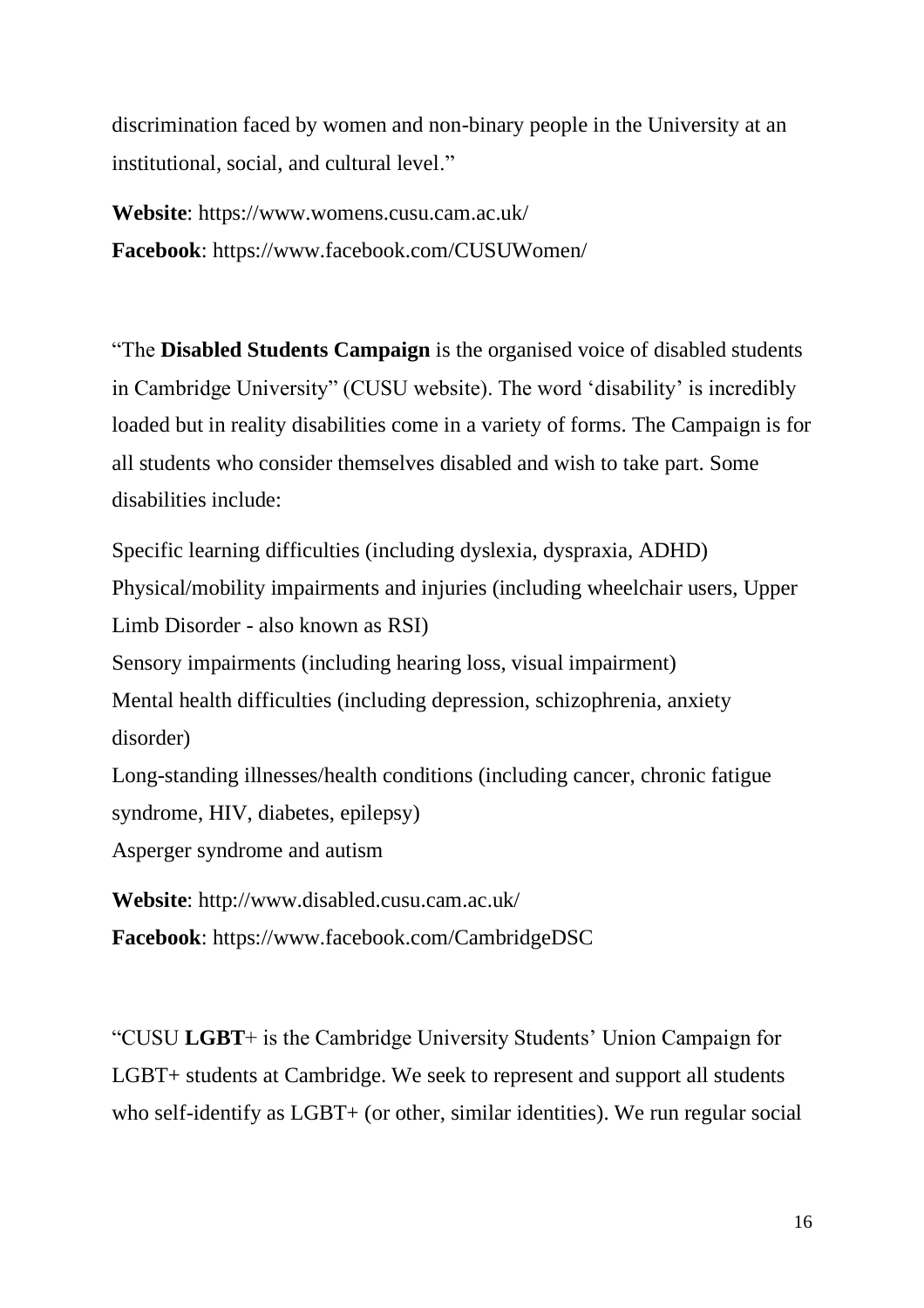events ranging from a club nights to coffee meet-ups. We also arrange talks and speaker events."

**Website**: http://www.lgbt.cusu.cam.ac.uk/ **Facebook**: https://www.facebook.com/lgbtcusu/ Facebook Group: https://www.facebook.com/groups/2202197406 Private Facebook Group: https://www.facebook.com/groups/SecretCUSULGBT

## **National Support and Services**

HOPELine UK - 0800 068 41 41

A confidential helpline for young people under the age of 35 and their friends and family. The helpline is staffed by trained professionals who give nonjudgemental support, practical advice and information.

Mon-Fri, 10am - 10pm, & weekends, 2pm - 10pm

Samaritans - 08457 90 90 90

A Confidential emotional support for people who are experiencing feelings of distress, despair or suicidal thoughts

Any time, day or night

Sane - 0300 304 7000

Mental health helpline offering specialist emotional support and information to anyone affected by mental health difficulties, including family and friends.

Every day, 6pm - 11pm

Beat - Beat Youthline (under 25s): 0345 634 7650 Adult helpline: 0345 634 1414 www.b-eat.co.uk An eating disorder charity, which gives confidential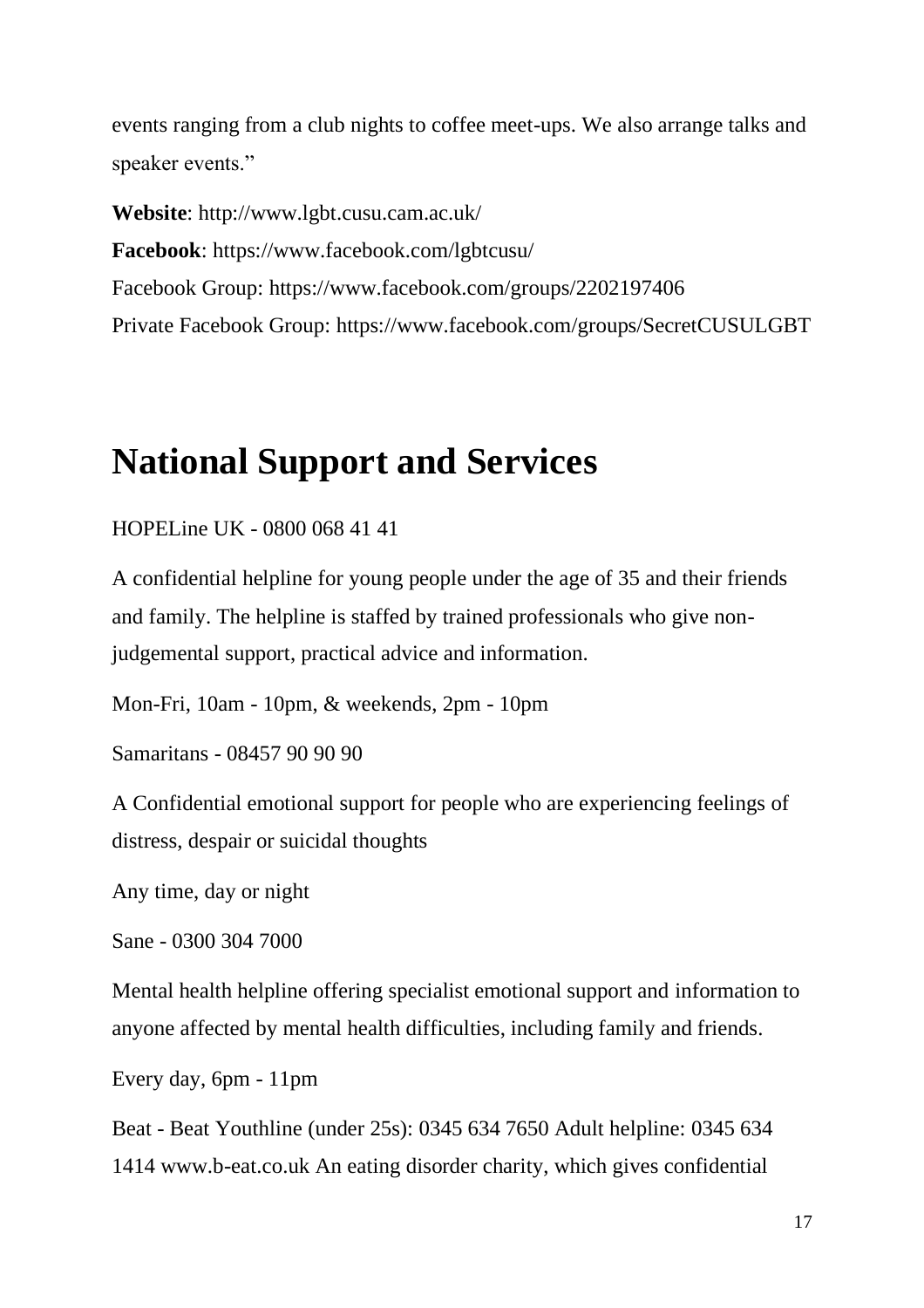advice and support for both people who have and are concerned about others with eating issues.

Mon-Wed, 1pm-4pm Thurs-Fri, 10am-1pm

Get Connected - 0808 808 4994

Confidential helpline for young people under 25 who need help, but don't know where to turn.

Every day, 11am - 11pm

Mind Infoline - 0300 123 3393

Provides information on a range of topics including: understanding different mental health difficulties, where to get help, medication and alternative treatments, and advocacy.

Mon-Fri, 9am - 6pm, (except for bank holidays)

CALM Helpline - 0800 58 58 58

For confidential, anonymous support, information and signposting for men anywhere in the UK.

Every day, 5pm - midnight,

Nightline (previously known as Linkline) - 01223 744444

email@cambridge.nightline.ac.uk

An independent listening, support and information service run by and for students.

CU full term, 7pm-7am

Talk to Frank - SMS: 82111 Phone: 0300 123 6600

www.talktofrank.com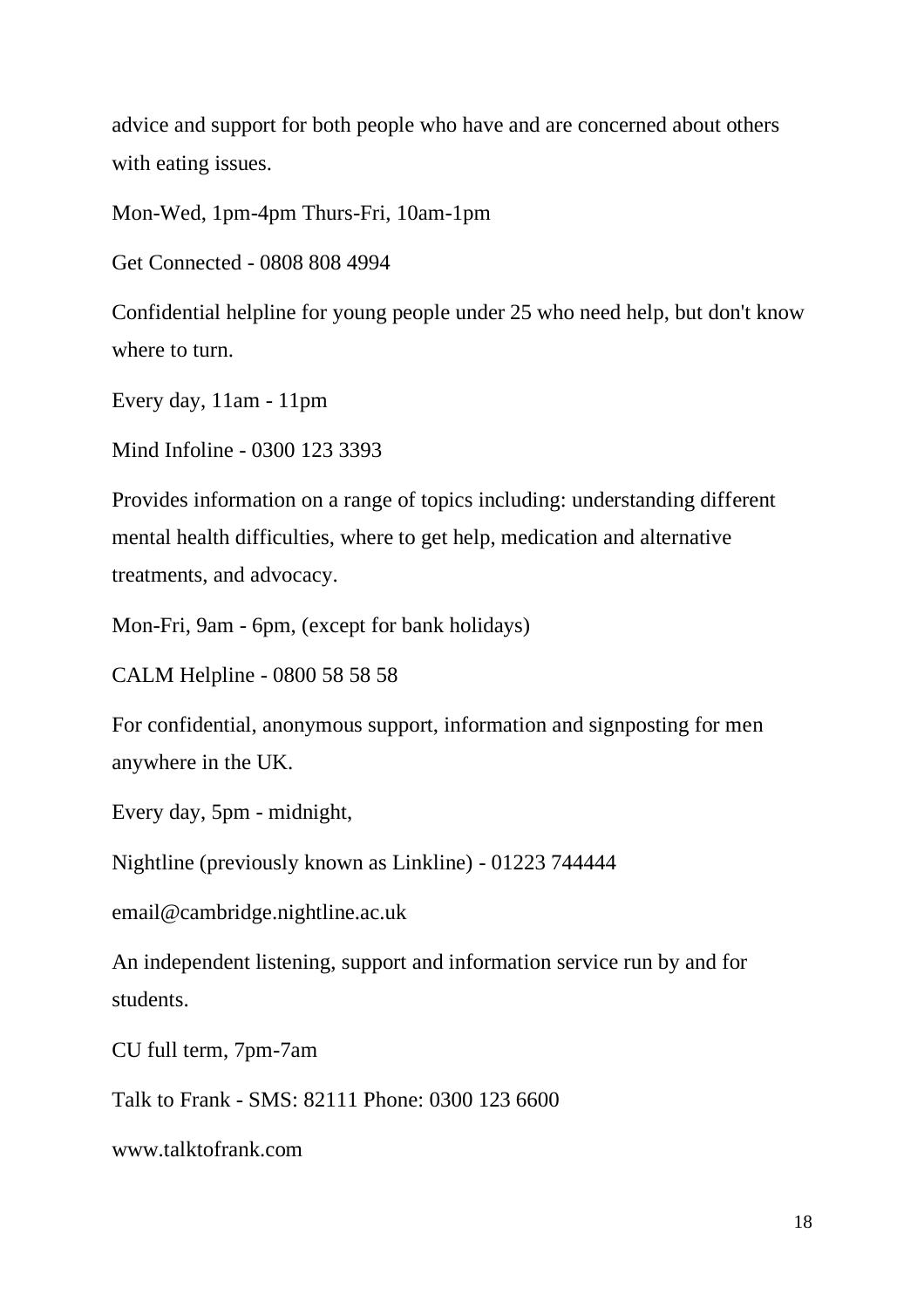Friendly, confidential advice and information relating to drugs, legal and illegal. Any time, day or night

Cruse Bereavement Care - Somewhere to turn to when someone dies www.cruse.org.uk

# **Sexual Health**

All sexually transmitted infections (STIs) are treatable, if not preventable. It is important to diagnose and treat them as soon as possible. Not all STIs have symptoms, e.g. chlamydia. It is important to get tested regularly, especially if sleeping with new partners and having unprotected sex (incl. unprotected oral sex). Only condoms and dental dams protect against sexually transmitted infections/diseases (STIs / STDs). Also don't hesitate to contact the college nurse, Jan Brighting, to arrange a confidential appointment for advice on this topic.

#### **Provisions in College**

Condoms, dental dams, lube, personal alarms and pregnancy tests are always accessible in the Welfare pigeon holes.

#### **Sexual Health Services**

#### **Lime Tree Clinic**

The clinic provides a free and confidential sexual health services; sexual health testing STIs and HIV, chlamydia testing, free contraception, emergency contraception and support and advice. The clinic is both for routine check-ups and when you have concerns or symptoms.

It's best to book an appointment by calling 0300 300 3030 (between 9am-7.20pm Monday to Thursday, Friday 9am-3.30pm, Saturday 11am-1.20pm)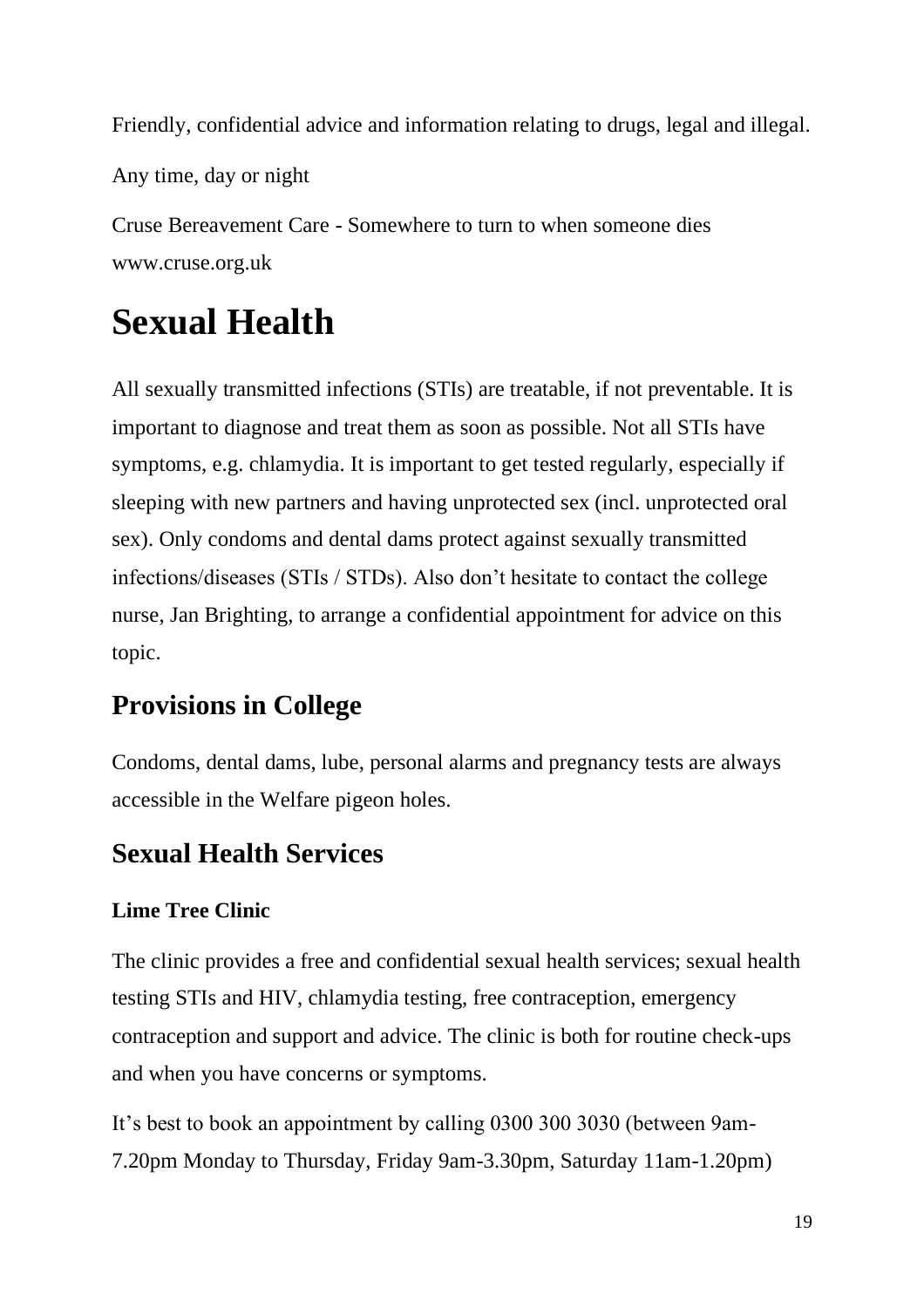Address: 351 Mill Road, Brookfields Hospital, CB1 3DF Website: http://www.icash.nhs.uk/where-to-go/lime-tree-clinic-cambridge

#### **DHIVerse**

HIV test results in 60 seconds as well as information, advice, and support. There is a range of counselling and support services for anyone concerned about their sexual health or sexuality. DHIVerse specialises in supporting LGBT+ and ethnic minorities.

Address: Office B, Dales Brewery, Gwydir Street, CB1 2LJ Website: http://www.dhiverse.org.uk/ Phone Number: 01223 508805 Email: info@dhiverse.org.uk Opening hours: 10am to 5.30pm Monday to Friday - but it is recommend to call and make an appointment.

#### **'Morning after' Pill**

In emergency cases, where contraception has not been used (or a condom breaks), you can get a 'morning after' pill, which works up to 72 after the activity - though decreases in effectiveness. This is available for free from Boots if you see a pharmacist, or from the Lime Tree sexual health clinic on Mill Rd; you can also buy them online. 'Pulling out' is not an effective contraceptive method.

You can purchase **STI tests online** from myhealthbeauty.co.uk Free chlamydia tests are available at www.dontpassiton.co.uk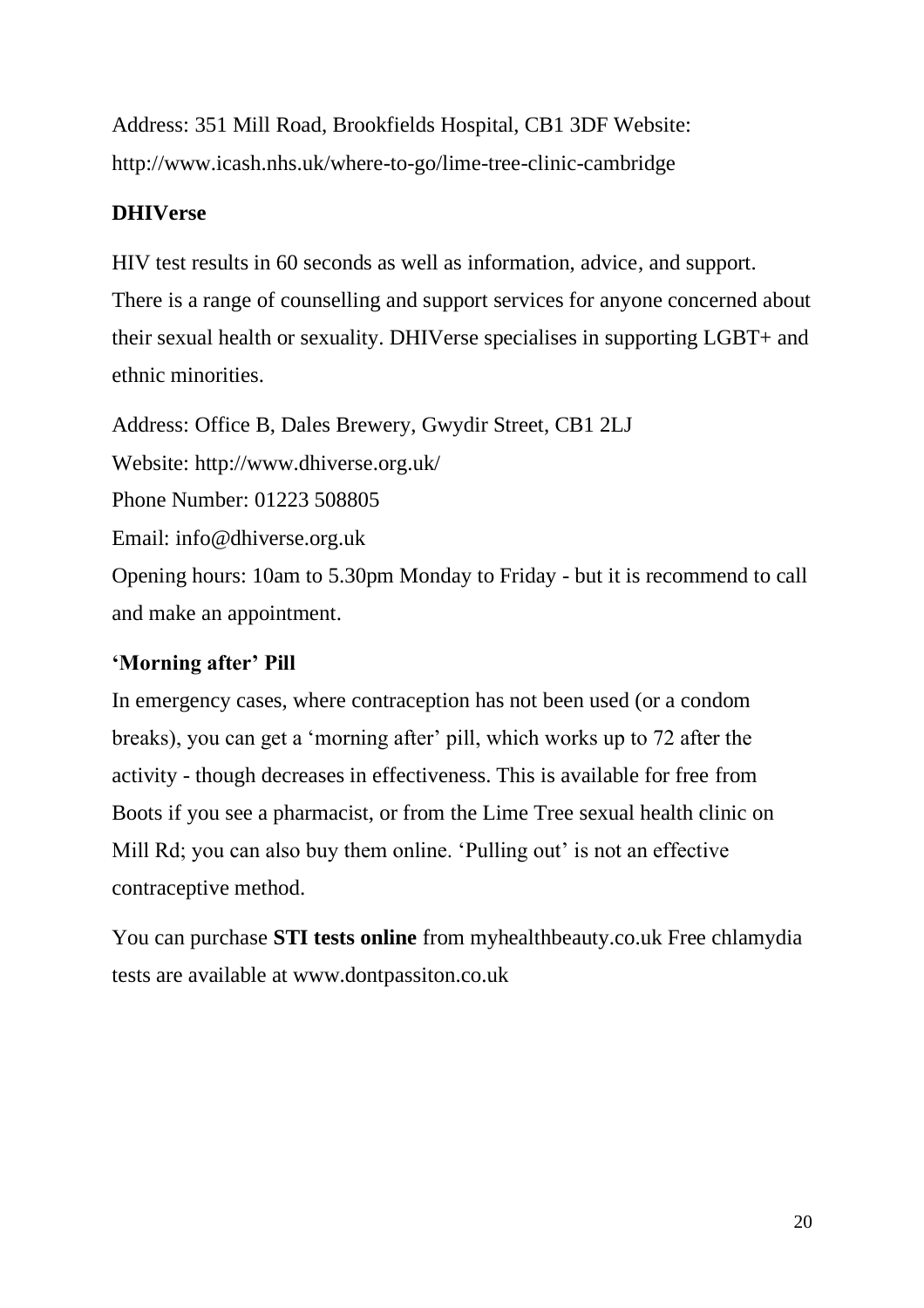#### **Sex Guides**

All of these guides are really helpful for everybody having sex – they are not LGBT+ exclusive, though some info is LGBT+ specific.

**#sexwithoutshame** guides on anal, oral and vaginal sex. https://lgbt.foundation/sexguides

**CSU LGBT+ Campaign guide on safe sex and protection**: https://www.lgbt.cusu.cam.ac.uk/resources/sexual-health/

**Good sex is...** a series of guides about sex and relationships for women who have sex with women, trans people and men who have sex with men. They include lots of great info on sex, pleasure, and consent. https://www.lgbtyouth.org.uk/resources/?topic=sex

# **Alcohol Awareness**

Not everyone drinks. According to a recent alcohol survey, around a third of Cambridge students don't drink, or rarely drink. If you do drink, it's not advisable to drink more than 14 units of alcohol in a week. One unit of alcohol  $= 1/3$  of pint of beer,  $1/2$  a glass of wine. A whole bottle of wine contains 10 units of alcohol, which is a lot! For more information on units, see Drinkaware.co.uk. Many people try alcohol for the first time whilst at university. If this is the case, don't feel the need to 'catch up'. Take it easy and slowly work out your limits.

To reduce the effects of alcohol dehydration (a hangover), hydrate yourselves: water, coconut water, rehydration salts – not coffee. Remember, alcohol is a poison that your liver must remove: drinking a lot often damages your liver. You need to give it time to recover, else you could cause long-term damage.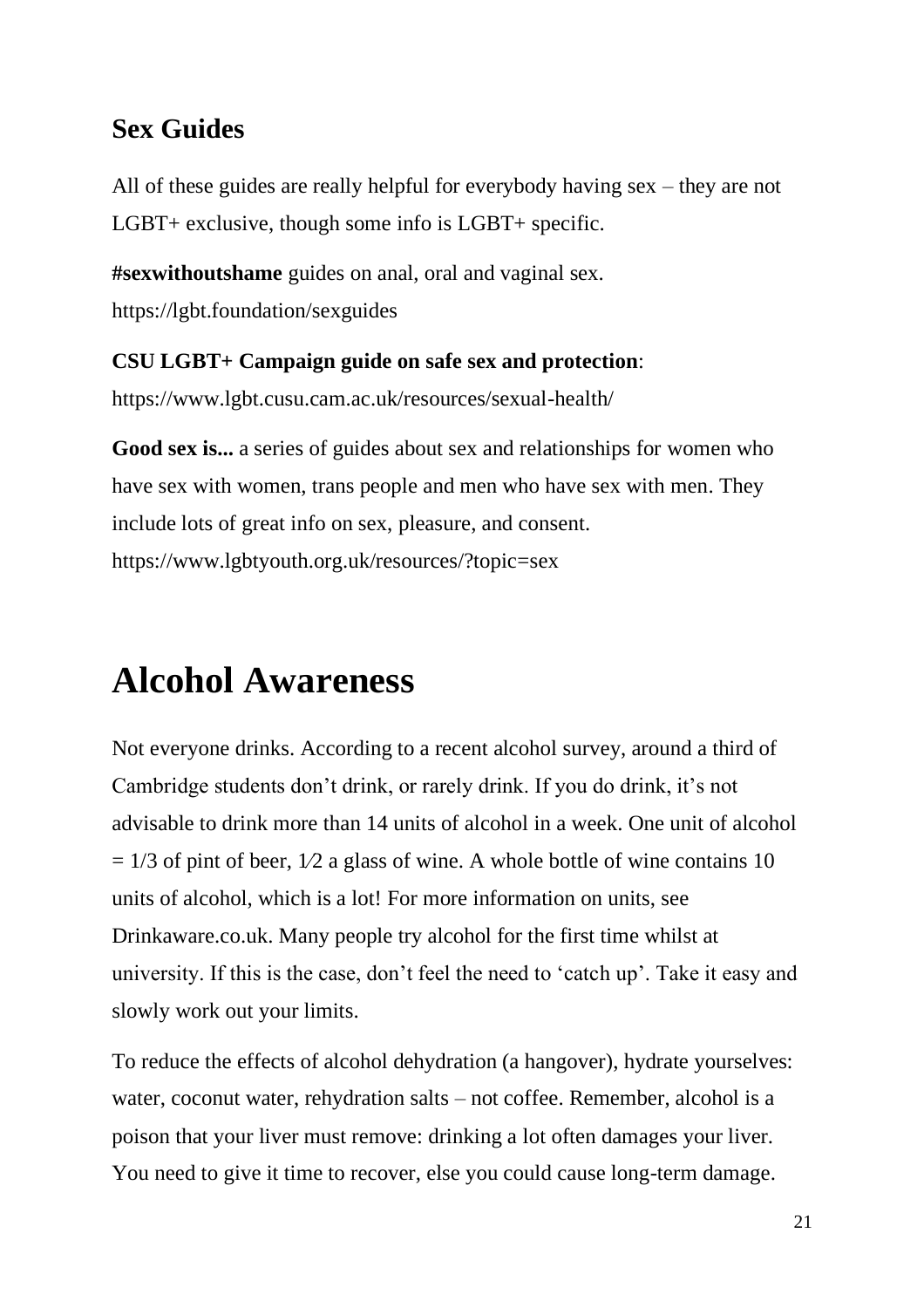It's important to watch out for your friends if they are getting drunk, by encouraging them to drink water etc. Also, don't pressure people into drinking (e.g. via drinking game rules) if they don't want to drink: it's their choice, respect that. Drink spiking is also as likely to happen in Cambridge as anywhere else so keep an eye on your drinks and those of your friends.

Finally, note that alcohol is a depressant; while it can relax you in the shortterm, it can increase anxiety and stress in the long-term, and it damages your sleep quali- ty. If you are using it to self-medicate, you should consider talking to your GP, UCS or SUAS; see Drinkaware.co.uk for further support.

#### **Alcoholics Anonymous**

Alcoholics Anonymous is an organisation which allows members to share common experiences to help others recover from alcoholism. It is free to join and attend.

**Helpline**: 0800 9177 650 **Email**: help@alcoholics-anonymous.org.uk **Website**: http://www.alcoholics-anonymous.org.uk for more information and your nearest meeting.

#### **Getting Home Safe**

Cambridge is generally safe but unfortunately incidents have occurred in the recent past that make it even more important that you are aware of yourself and your surroundings. Make plans with others about how you are going to get home at night and where possible arrange to walk home in groups. The college organises a taxi voucher scheme for students concerned about walking back to hostels late at night. The porters will be happy to advise you about this and more information can be found on the Pembroke website.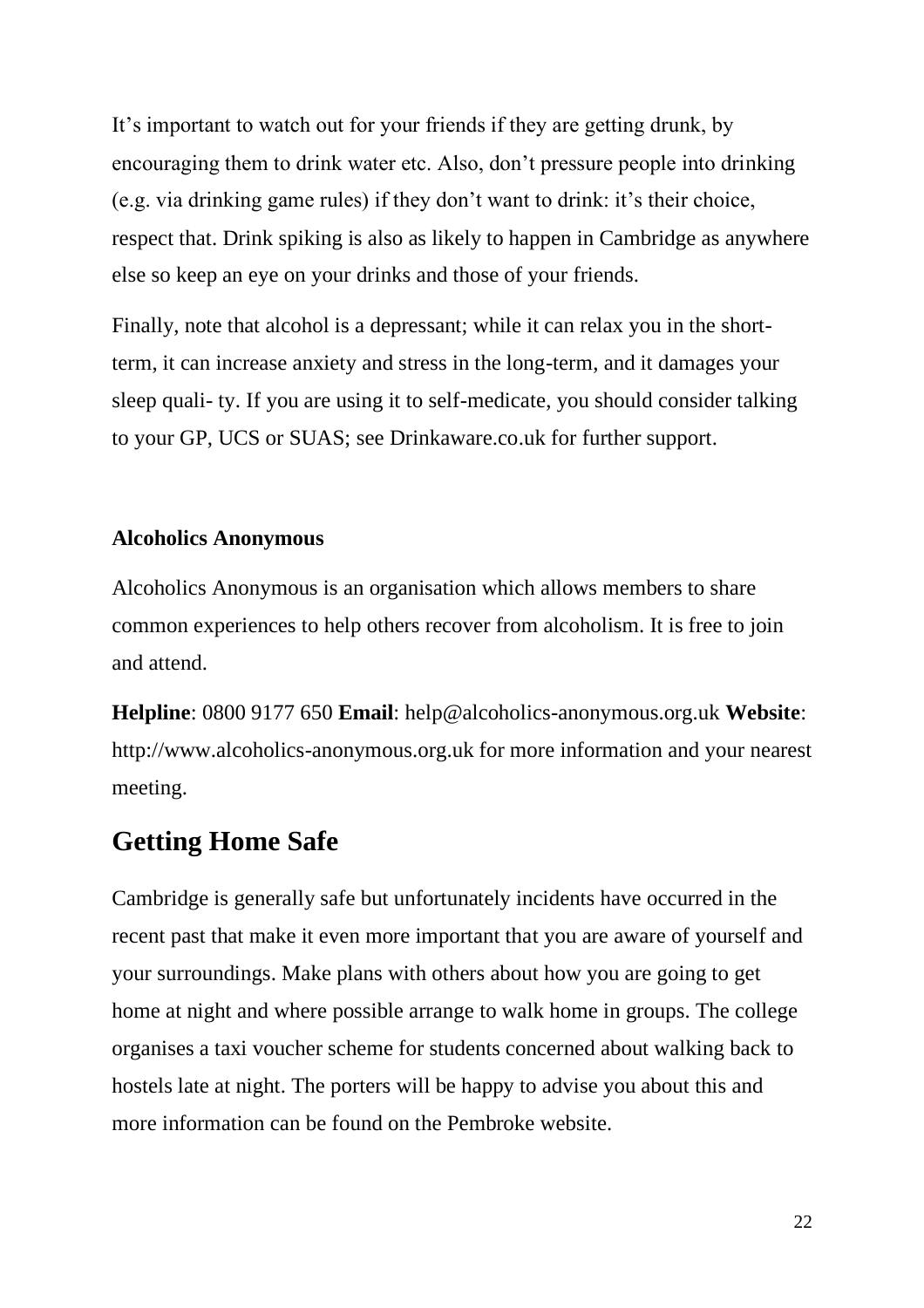# **Helpful Links**

#### **International Students:**

International Students Campaign Facebook Page— 'the umbrella body for all international societies and students in Cambridge'

https://www.facebook.com/internationalstudentcampaign/

International Students Office— a uni office that can give advice on funding and visas amongst other things

https://www.iso.admin.cam.ac.uk

#### **Ethnic Minorities/BME:**

If you're a current student at Pembroke, make sure you join the Pembroke BME Network— https://www.facebook.com/groups/213632555858609/

Fly Cambridge—https://www.facebook.com/groups/359049374186552/ 'Fly' is a forum specifically for women and non-binary students of colour at the University of Cambridge.

Career Services—https://www.rarerecruitment.co.uk/ and http://www.seolondon.org/

Places of worship in Cambridge—

https://web.anglia.ac.uk/chaplaincy/cambridge/ places-of-worship.phtml

#### **Women and Non-Binary:**

Self-Care Tips Group - This is a private Facebook group for women and nonbinary people in Cambridge to share and seek self-care tips in any situation

Survivors Support Group - This is another private Facebook group specifically for women and non-binary people who "have experienced violence, trauma or abuse, whether sexual, physical, emotional or any other kind. Whatever your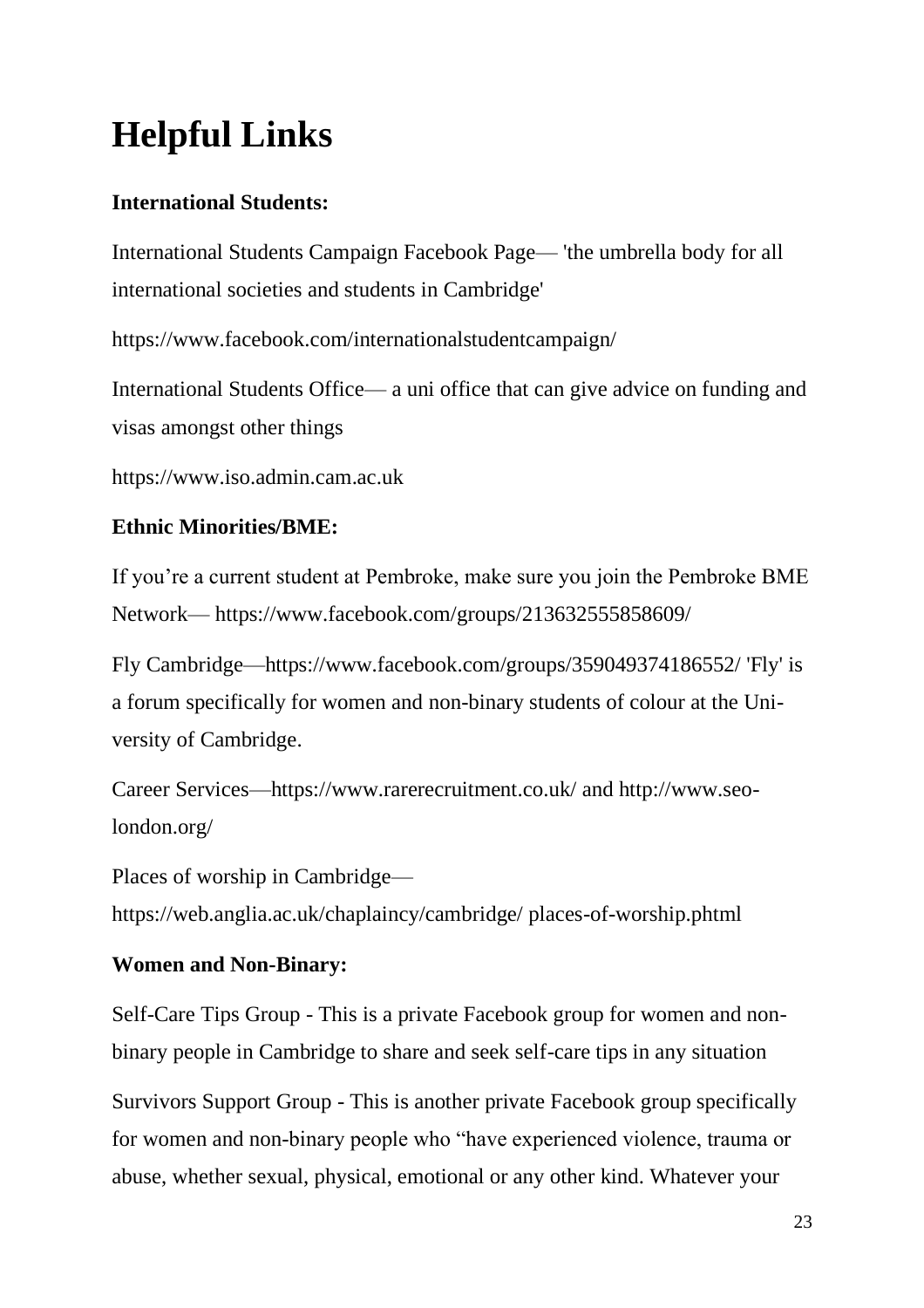experience, you are welcome!". You can contact Vic Moreland (in confidence) to be added.

These groups are private which means that they cannot be found by searching on Facebook and no-one other than fellow members can see who is a member.

Jo Cox Feminist Society (Pembroke) - https://www.facebook.com/ JoCoxFeministSociety/ All events that we organise are advertised on this page, including discussion groups, safe-spaces and wider WomCam protests / marches to get involved in!

#### **LGBT+:**

FUSE— https://www.facebook.com/fusecambridge/?ref=br\_rs

Facebook group (private): https://www.facebook.com/groups/fusecambridge/

Pembroke LGBT - There is a closed Facebook group for LGBT+ students at Pembroke here: https://www.facebook.com/groups/1068540476520325/

Harry Harris library, a library containing books about topics relevant to the LGBT+, Women's and Disabled Campaigns. The library can be found in the CUSU lounge, which is a 5 minute walk from Pembroke. Website: https:// www.lgbt.cusu.cam.ac.uk/library/

Get Real. (LGBT+ zine) - https://www.getrealcambridge.com/

Report instances of LGBT+ phobia—https://www.lgbt.cusu.cam.ac.uk/contactus/lgbtphobia-contact-form/

CUSU LGBT+ trans resources— https://www.lgbt.cusu.cam.ac.uk/resources/ trans/

Make No Assumptions—https://www.makenoassumptions.org.uk/resources

General trans health fact-sheet—

https://nationallgbtpartnership.org/publications/ trans-health-factsheets/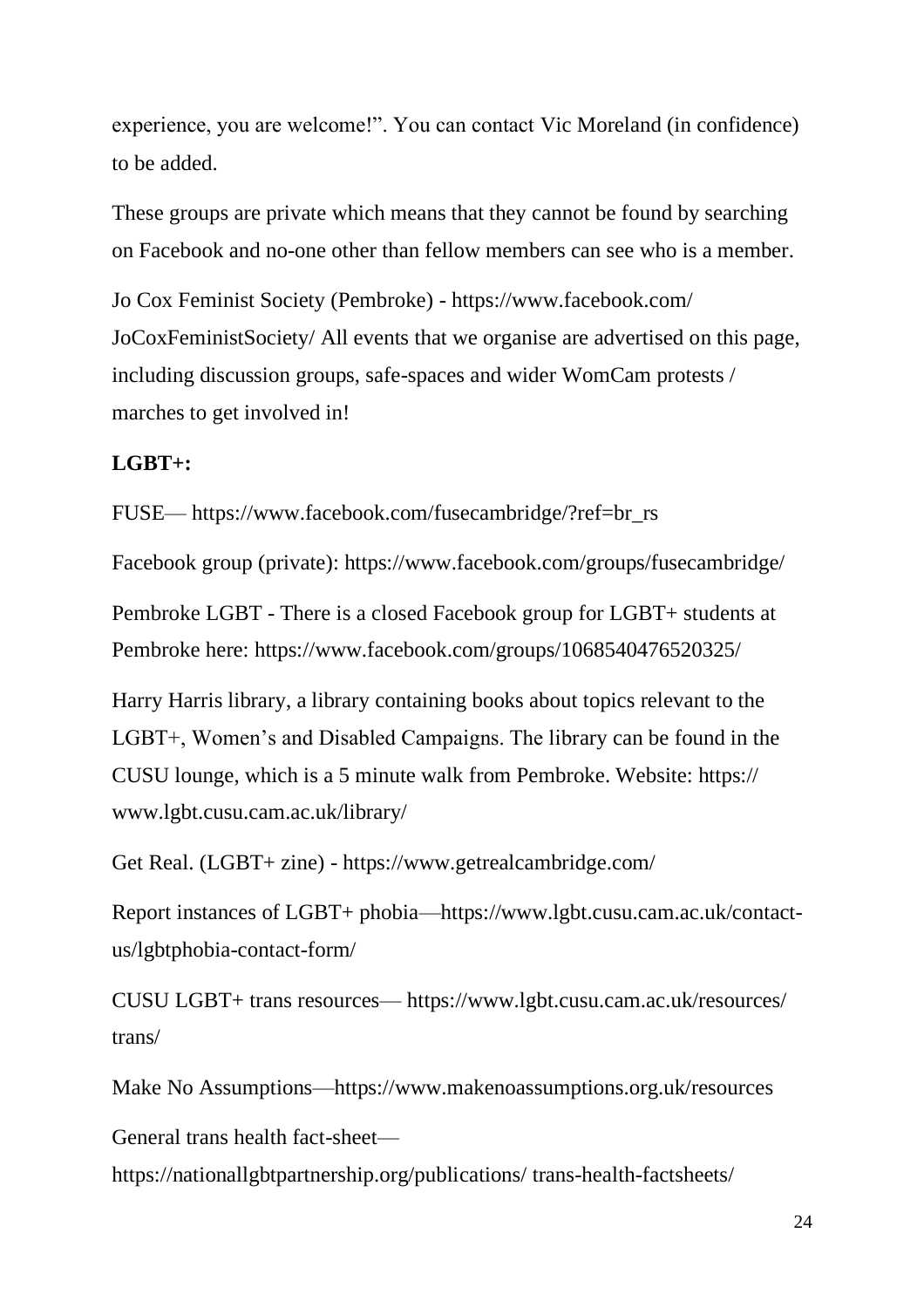#### **Men and Non-Binary:**

CALM - https://www.thecalmzone.net—Charity campaigning to raise awareness of male suicide

Men United—Prostate Cancer UK—https://menunited.prostatecanceruk.org important charity which raises awareness of prostate cancer - an illness that many men don't think about or look out for. This is a good website to read lots of info about the illness

Mankind—http://www.mankind.org.uk - charity raising awareness and combatting male domestic abuse

The Bristlecone Project—https://1in6.org/get-information/bristlecone/ - raises awareness and offers support to Male victims of sexual assault and abuse. With online support groups and plenty of information.

#### **Disabilities & Mental Health:**

Government website—https://www.gov.uk/disabled-students-allowances-dsas Information about being a student with learning difficulty, disability or health condition and would like to apply for a Disabled Student's Allowance.

Information about accessibility in Cambridge—

https://www.disabled.cusu.cam.ac.uk/cambridge-accessibility-dsc-guide/ https://www.disability.admin.cam.ac.uk/building-access-guide

Blueprint Zine—https://www.facebook.com/blueprintzine/ A Cambridge-based mental health magazine, founded by a woman of colour at Cambridge, aiming to promote discussions of mental health, particularly its intersects with identity.